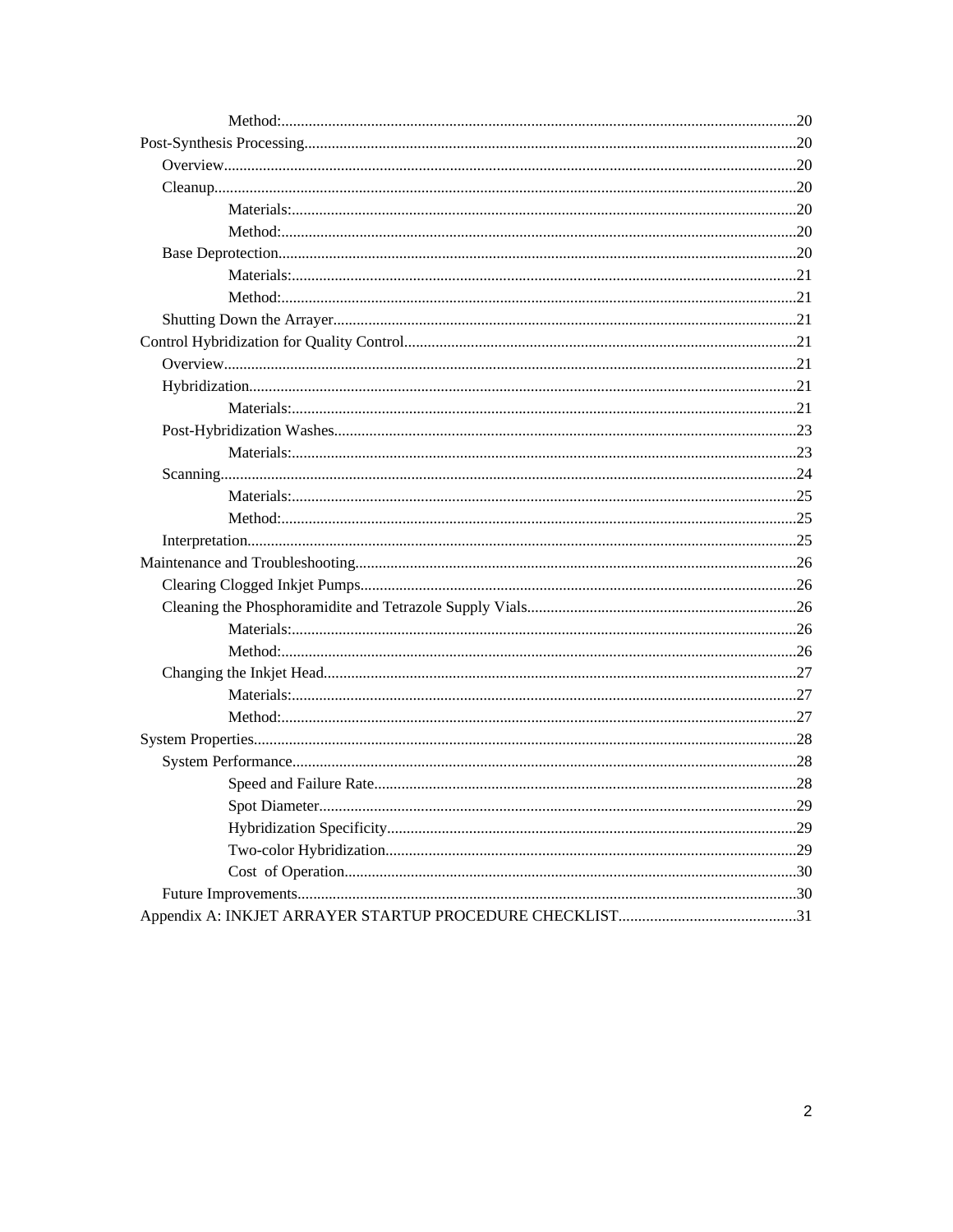## **User manual part II: running the POSaM Platform**

#### **Overview**

Oligonucleotide synthesis has been an efficient processes since Itakura described the phosphotriester method of oligonucleotide synthesis in the mid 1970s. Reactivity, speed, coupling efficiencies, and recoveries have continued to improve, especially since the advent of automated oligonucleotide synthesizer, and much of the groundwork necessary for inkjet oligoarray synthesis had already been layed by these early investigations.

One problem, however, is that the preferred solvent for oligonucleotide synthesis, acetonitrile, is too volatile to work well during inkjet synthesis. Since the picoliter-size droplets are flying through the air at the speed of a flying bullet, the acetonitrile tends to evaporate so rapidly that sometimes it is gone even before it hits the slide surface. This high volatility results in frequent misplaced droplets, crystals of reagent sitting dry on the slide, and a very high rate of clogging the piezoelectric nozzles.

Blanchard and Hood suggested that the ideal inkjet solvent should have low volatility, a higher boiling point than acetonitrile, higher vapor pressure, be compatible with phosphoramidite synthesis, and not harm the inkjet array head. They eventually showed that propylene carbonate (PC) met these requirements and had a coupling efficiency close to that seen with acetonitrile. The University of Washington patented propylene carbonate as a solvent for inkjet oligonucleotide synthesis, and granted Rosetta Inpharmatics (and then Agilent), exclusive rights to use propylene carbonate for oligoarray synthesis. To remain clear of patent infringements, we are have continued the search for the best solvent to use for inkjet oligoarray synthesis. We have found that a 1:1 mixture of 2-methyl glutaronitrile (MGN) and 3-methoxypropionitrile (3MP) works as well as PC, and appears to cause less nozzle clogging (unpublished observation).

If care is taken to follow the instructions outlined herein, and to maintain a scrupulously water free environment, labs building the POSaM platform should have little trouble constructing arrays. Selecting and printing the oligonucleotides best suited for the quantification of unique mynas, genes, or splicing sites is a different case, however, and will still require empirically testing different sequences to find those that discriminate best. As more people use the POSaM platform we will be able to build an annotated library of reporters known to identify specific mRNAs. Use of the POSaM platform for developing and testing novel array designs, developing empirical data on probe performance, and experimenting with new applications for microchip technologies should provide a stable, accessible, inexpensive tool for basic research laboratories

Another critical factor is the surface chemistry of the solid substrate. We have tested a wide range of commercial substrates, and found that none of them can consistently deliver the balance of reactivity and hydrophobicity necessary to produce discrete, round, evenly-spaced features with an acceptable coupling efficiency to the slide surface. Although some commercial slides work reasonably well, in our hands the lot-to-lot, and even intra-lot, variations result in a very high failure rate (>50%).

We developed a simple and effective method for surface-modifying our own slides, and have found this to be a much more stable and reliable approach. Protocols are presented in this manual for both the custom modification process and the use of commercial substrates, so that the end user may determine what is preferable in their situation.

## **Slide Surface Preparation**

#### **In-House Epoxysilane Slide Preparation**

The critical balance of hydrophobicity and reactivity necessary for successful inkjet array synthesis is achieved by using a reactive epoxysilane capable of covalent attachment to the silanol groups on the glass surface in a background of longer-chain silanes which also attach to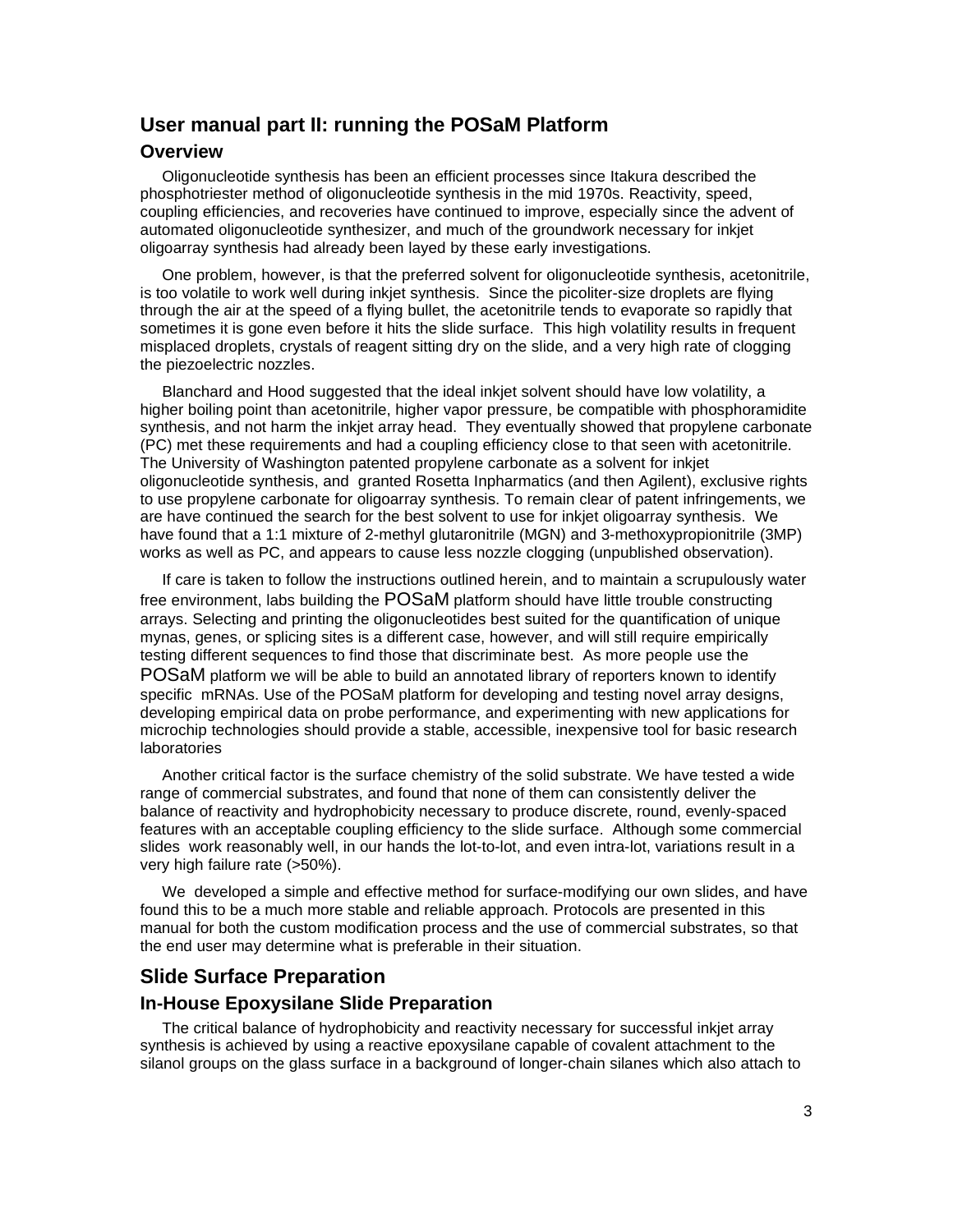the glass but provide the hydrophobic properties and do not participate in base attachment during synthesis. These hydrophobic silanes are obtained by using RainX. Yes, RainX (the commercial treatment you use on your windshields to make rain bead up). We are currently in the process of testing the individual components to obtain the minimum necessary formulation and concentrations of silanes, so we are not tied to a specific commercial product with unknown purity and quality control. However, RainX is extremely cheap and has been incredibly effective in obtaining the correct surface properties.

#### **Materials:**

FisherFinest microscope slides Chemical fume hood 6-8 Glass slide staining dishes 4-6 glass slide staining racks Wire handle for staining racks, dedicated for nanostrip Wire handle for staining racks, dedicated for silanizing Nitrogen or Argon cylinder equipped with a blow gun P-1000 pipettor P-1000 compatible pipette tips 100ml pyrex graduated cylinder 250ml amber glass bottle

Cap for 250ml bottle with either Teflon liner or Teflon-lined septa

Medium-size sonicating water bath  $(> 4.5$ in x 6in x 4 in bath)

Blotter material cut to fit into the base of a slide staining rack

Clean plastic slide storage boxes sufficient for the number of slides.

| <b>Chemical</b>                          | <b>Supplier</b>       | Cat #     | <b>Supplied</b> | <b>Abbreviations</b>   |
|------------------------------------------|-----------------------|-----------|-----------------|------------------------|
| 3-(glycidoxypropyl)                      | Sigma-Aldrich         | 44016-7   | 100g bottle     | 3-GPTMS                |
| trimethoxysilane                         |                       |           |                 |                        |
| RainX                                    | Pennzoil Quaker-State | RX11212   | 207ml bottle    | RainX                  |
| Sodium Hydroxide                         | <b>Acros Organics</b> | 206060010 | 1kg bottle      | <b>NaOH</b>            |
| Hydrochloric Acid,<br>Concentrated (12M) | Fisher Scientific     | A144-212  | 2.5L bottle     | HCI                    |
| Nanostrip                                | Cvantek               | NC9096760 | 1 gallon        | Nano                   |
| Ethanol, 200 proof                       | Aaper Chemical        | n/a       | 1 gallon        | EtOH                   |
| Acetone, HPLC-grade                      | Fisher Scientific     | A949-4    | 4L bottle       | Acetone                |
| Methanol, HPLC-<br>grade                 | Fisher Scientific     | A452-4    | 4L bottle       | MeOH                   |
| 18M-ohm Milli-Q wa-<br>ter               | n/a                   | n/a       | n/a             | $18M$ H <sub>2</sub> O |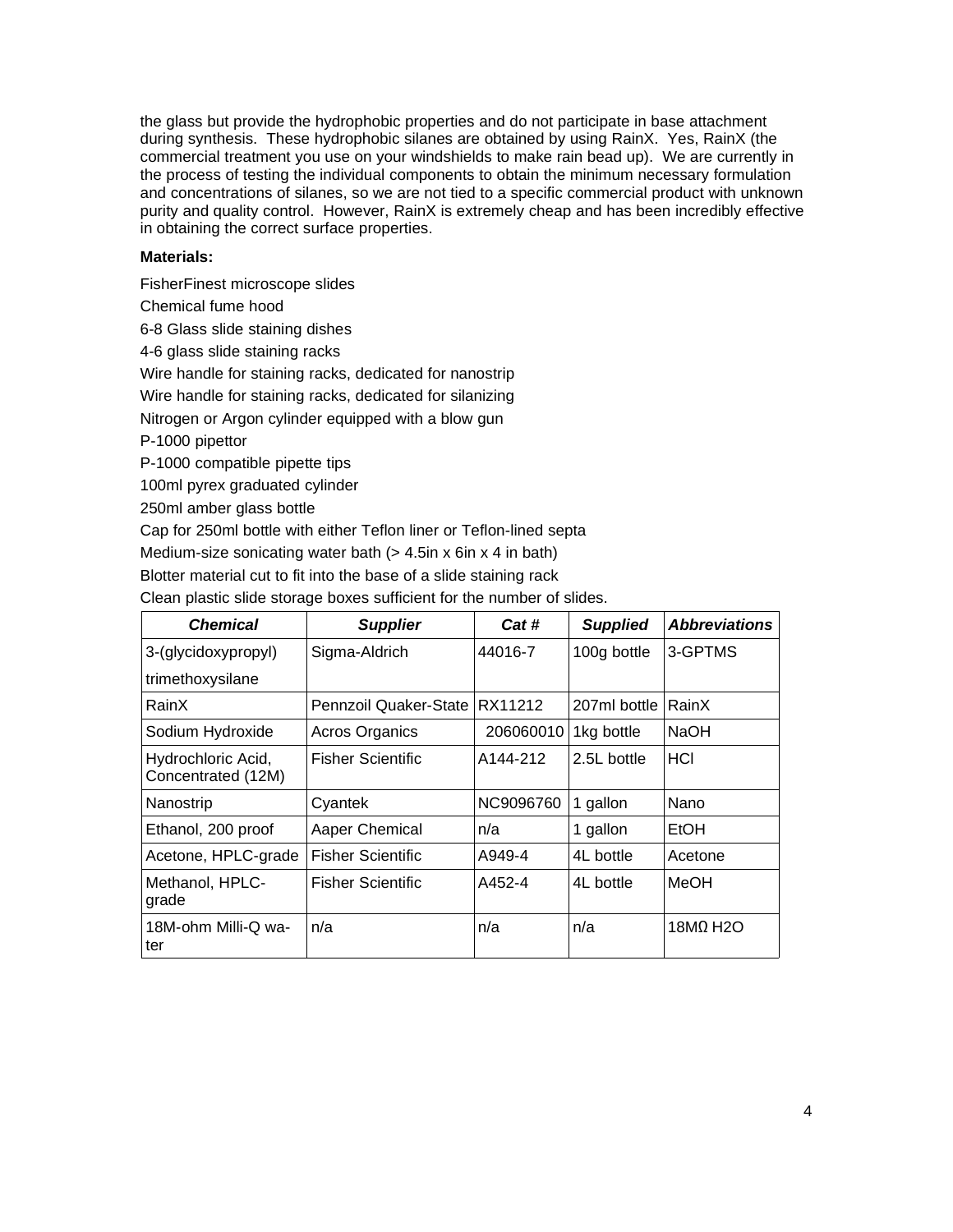#### Stock Solution: 10% Sodium Hydroxide, 1L

| <b>Chemical</b>         | <b>Amount</b>                                                 | <b>Initial Conc.</b> | <b>Final Conc.</b> |
|-------------------------|---------------------------------------------------------------|----------------------|--------------------|
| Sodium Hydroxide   100g |                                                               | n/a                  | 10% $w/v$          |
| Deionized Water         | 800ml                                                         | n/a                  | n/a                |
|                         | $\bigcap_{i=1}^n$ , and it is in the set of $\bigcap_{i=1}^n$ |                      |                    |

Q.S. to 1000ml with deionized water.

#### Stock Solution: 1% Hydrochloric Acid, 1L

| <b>Chemical</b> | <b>Amount</b> | <b>Initial Conc.</b> | <b>Final Conc,</b> |
|-----------------|---------------|----------------------|--------------------|
| Conc HCI        | 27ml          | 37.5%                | 1%                 |
| Deionized Water | 800ml         | n/a                  | n/a                |

Q.S. to 1000ml with deionized water.

Stock Solution: 2.5% 3-GPTMS in RainX, 250ml

| <b>Chemical</b> | <b>Amount</b> | <b>Initial Conc.</b> | <b>Final Conc.</b> |
|-----------------|---------------|----------------------|--------------------|
| 3-GPTMS         | 6.25ml        | 97.0%                | 2.5%               |
| RainX           | 243.75ml      | n/a                  | 97.5%              |

- 1) Fill several glass racks (usually 4-6) with 19 slides per rack, loaded in a zig-zag pattern with every other slide racked diagonally.
- 2) Fill 2 glass staining dishes 2/3 full with nanostrip. CAUTION: nanostrip is a concentrated acid mixture containing hydrogen peroxide. It is extremely aggressive against organic material, and should be considered very hazardous. It reacts exothermically with water, oxidizing agents, and organic solvents. It should be used only neat, never diluted or mixed with other chemicals. During storage, peroxides in nanostrip and waste materials can decompose, so it must always be stored in a vented bottle to prevent over pressurization and explosion. Materials in contact with nanostrip must be clearly marked, and thoroughly rinsed with deionized water immediately after use. Any spills must be cleaned up immediately. Nanostrip should only be used in a chemical fume hood, with appropriate protection against splashes, spills, and other exposure. Wearing nitrile gloves, goggles, and a laboratory coat should be considered the minimum protection; elbow-length rubber gloves, sleeve protectors, a face shield, and a chemical apron offer a higher degree of protection.
- 3) Using the wire handle, gently lower the glass racks into the nanostrip and agitate up and down 2-3 times to dislodge bubbles and ensure full contact on the slide surface. Remove wire handle immediately.
- 4) Incubate at RT for 1 hour.
- 5) Carefully remove each rack from the staining dishes and rinse thoroughly under running deionized water. Immerse each rack in a staining dish filled with deionized water and incubate for 20 minutes at RT.
- 6) Repeat step 5 for 2 additional cycles.
- 7) Fill each staining dish 2/3 full with 10% (w/v) NaOH solution and place the slide racks into the dishes. Incubate at RT for 1 hour.
- 8) Carefully remove each rack from the staining dishes and rinse thoroughly under running deionized water. Immerse each rack in a staining dish filled with deionized water and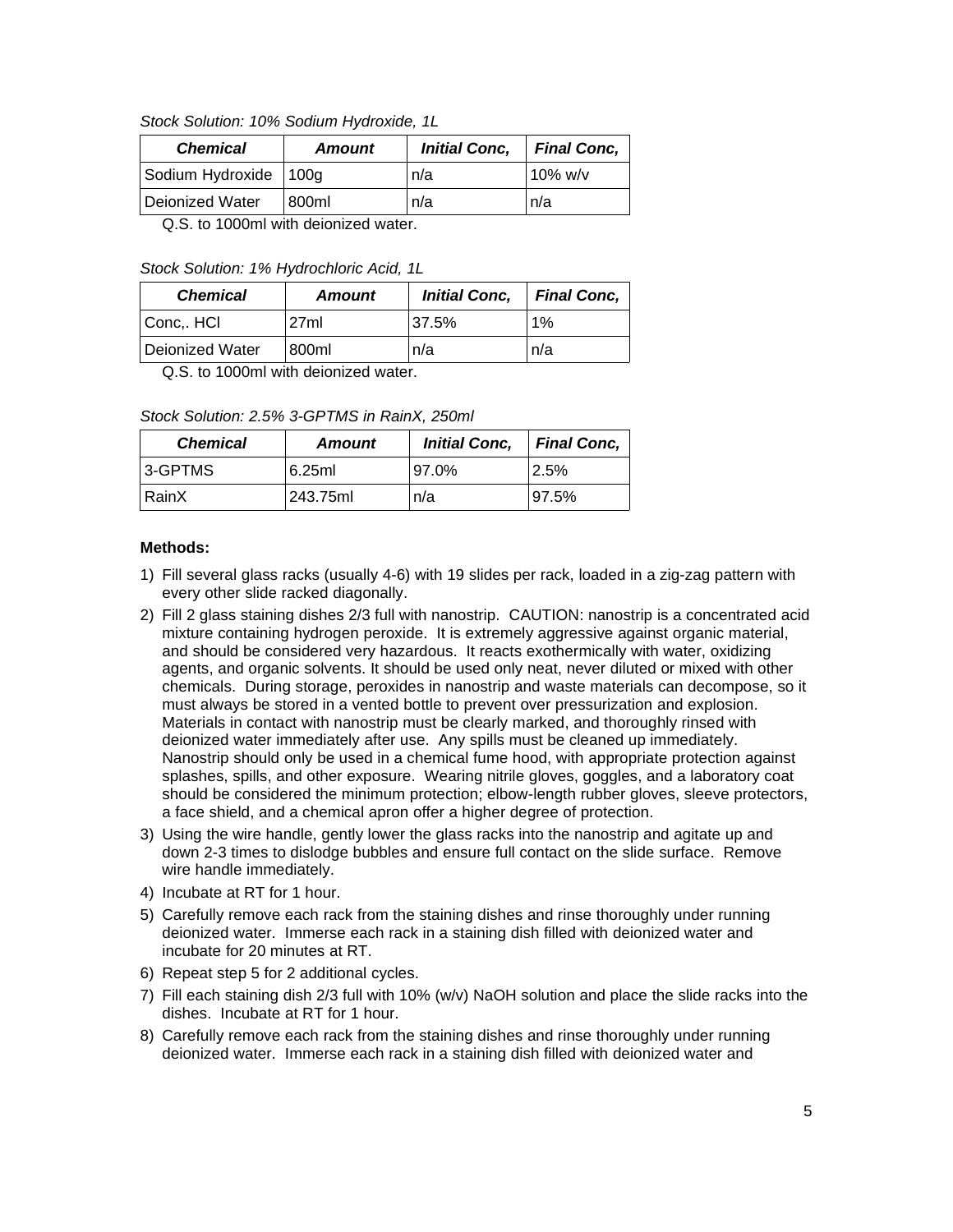incubate for 20 minutes at RT.

- 9) Repeat step 8 for 2 additional cycles.
- 10)Fill each staining dish 2/3 full with 1% HCl solution and place the slide racks into the dishes. Incubate at RT for 1minute.
- 11)Carefully remove each rack from the staining dishes and rinse thoroughly under running deionized water. Immerse each rack in a staining dish filled with deionized water and incubate for 20 minutes at RT.
- 12)Repeat step 11.
- 13)In a chemical fume hood, fill each staining dish 2/3 full with methanol and gently lower the glass racks into the solvent, agitating up and down several times. Incubate at RT for 5 minutes.
- 14)Remove slide racks from the methanol and crudely blow excess methanol clear while holding the slides down in the rack with one hand.
- 15)Allow slides to air dry in the hood for 1 hour. Racks with slides can be wrapped in aluminum foil and stored in a desiccant cabinet for up to several weeks before surface modification.
- 16)Use the waste nanostrip used to clean the slides to clean an empty glass slide rack, an empty glass staining dish, a 100ml graduated cylinder, and a 250ml amber glass bottle. Only interior surfaces need to be cleaned. Pour nanostrip carefully into each vessel, incubate at RT for 30 minutes, then rinse thoroughly with deionized water and air dry.
- 17)Using a P-1000 pipettor for the 3-GPTMS, and the cleaned graduated cylinder from step 16, prepare the 2.5% epoxy silane solution according to the above table. Cap tightly and shake vigorously for 1 minute. Allow to stand at RT for 30 minutes for use.
- 18)With nanostrip-cleaned slides, place 10 slides into a nanostrip-cleaned glass slide rack.
- 19)Place the cleaned glass staining dish from step 16 into the sonicating water bath. Best results have been obtained when the staining dish is suspended in the sonicator, preventing dampening of the sonic effects by contact between the dish and the bath walls.
- 20)Fill the bath with water and pre-run the sonicator for 5-10 minutes to degas the bath water.
- 21)While degassing, fill one staining dish 2/3 full with ethanol, one with Milli-Q water, and one with acetone.
- 22)Place the filled slide rack into the cleaned staining dish from step 16, and carefully pour the silane solution prepared in step 17 into the dish, completely covering the slides.
- 23)Allow to sonicate for 2 minutes.
- 24)Remove rack from dish with dedicated wire handle, and hold suspended above the staining dish for 30 seconds.
- 25)Immerse slide rack in a staining dish filled with ethanol and agitate up and down several times. Incubate at RT for 5 minutes.
- 26)Transfer slide rack to staining dish containing water, and agitate up and down several times. Incubate at RT for 5 minutes.
- 27)Transfer rack to staining dish containing acetone, and agitate up and down several times. Incubate at RT for 5 minutes.
- 28)Remove rack from acetone and place on top of blotter material in a chemical fume hood, ensuring contact between the blotter and the slide edges. The blotter prevents silane accumulation along the slide edge during drying. Allow to drip dry in the hood for approx 1 hour.
- 29)Carefully transfer the slides to a plastic storage box and label it with the date, identity, and batch tracking information.
- 30)Store slides in a desiccating cabinet at RT until use.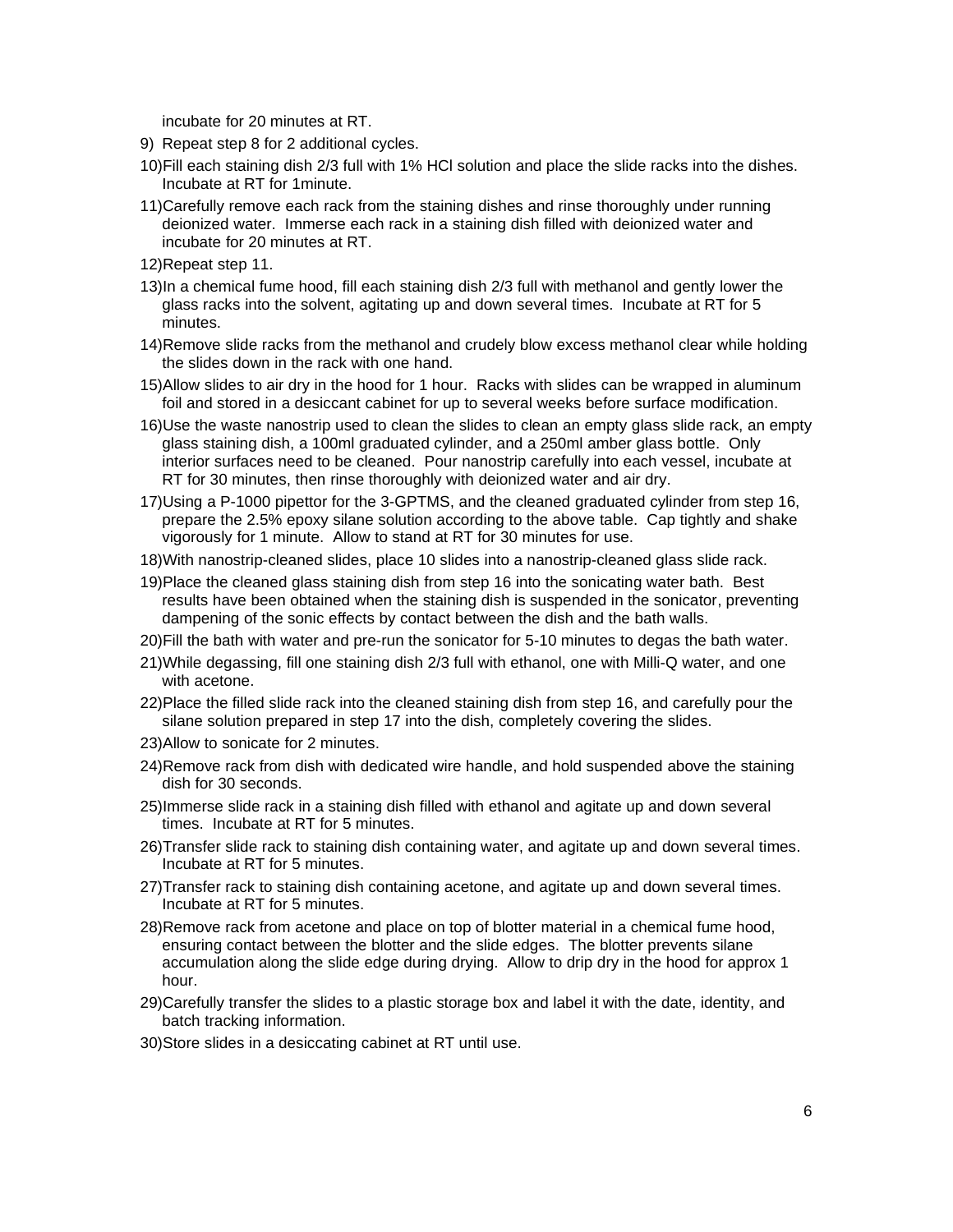### **Commercial Slide Alternatives**

We have found commercially-available slides to be problematic for many reasons. Since they are primarily intended for pin-spotting applications, they are frequently insufficiently hydrophobic for use with an inkjet. Those that do demonstrate suitable droplet morphology are prone to extreme variations in their quality as substrates with the POSaM system. Despite concerted efforts, we have been unable to recommend the use of a particular slide or slide type.

That said, we have had partial success using epoxysilane slides supplied by Bioslide (Walnut, CA) and Xenopore (Hawethorne, NJ). For users wishing to experiment with these or other commercial slide types, we recommend storage in sealed vapor-barrier bags (the anti-static type used to ship electronics components work very well) containing desiccant packs with indicator. Slides should be stored in a cool, dry location. Since epoxy is reactive to primary amines, epoxysilane slides should not be stored in the same Desiccator as amino-modified slides. Generally, commercial slides should be pre-treated and handled according to the guidelines used for the in-house slides.

#### **Reagent Preparation**

#### **Overview:**

The most important factor regarding the reagents for oligonucleotide synthesis is to keep them dry. Most regents/solvents can be purchased in anhydrous form, and thus only need to be handled and stored in such a way as to avoid contamination by moisture. Be afraid! Most synthesis failures are due to contaminating water. Extra precautions are taken with the solvent mixture (1:1 MGN:3MP), as these reagents are used in every cycle of DNA synthesis. Fortunately, controlling moisture is a relatively simple process with the POSaM system, and close attention to detail is all that is required to avoid unexpected problems. However, if you have a run of failures and are sure you are doing nothing wrong, its probably due to wet reagents. The easiest thing is to throw them all out and start over again using freshly prepared reagents.

#### **Solvent Preparation**

Generally, 2-4 bottles of the 1:1 MGN:3MP solvent solutions are prepared at once, depending on the throughput needs of the laboratory. Preparation of solvent well in advance is necessary due to the need to allow molecular sieve beads to adsorb any residual moisture from the solvent before use. A typical time between beginning preparation and use is 2-3 days. If prepared and stored properly, unused bottle of solvent should be good for several months. Typically, solvent is discarded after a maximum lifetime of 2 months from the date of preparation..

#### **Materials:**

100ml Amber Bottles with Septum Cap (Fisher #05-719-182) PFTE-lined Silicone Septum (Fisher #03-340-4H) 50ml Graduated Cylinder Parafilm M Lab Sealing Film Shallow Pyrex dish able to hold 4 bottles Aluminum Foil Vacuum Desiccator Clean Convection Oven capable of 300C Nitrogen or Argon cylinder equipped with a blow gun House Vacuum source 5ml polypropylene syringe 26G 0.5in hypodermic needle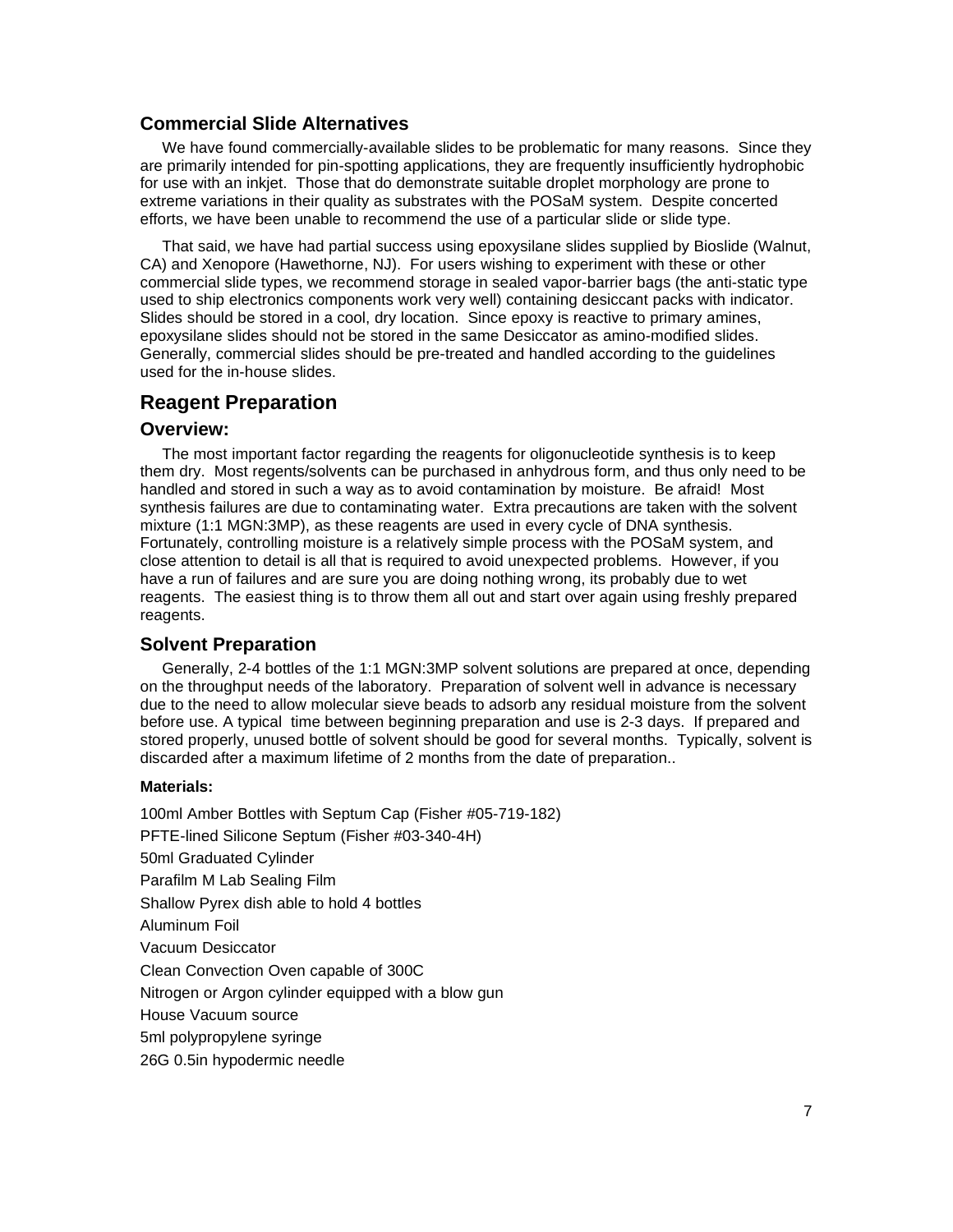Orbital Shaker Ring stand and 3-finger Clamps

| <b>Chemical</b>           | <b>Supplier</b>          | Cat #    | <b>Supplied</b> | Abbrevia-<br>tions |
|---------------------------|--------------------------|----------|-----------------|--------------------|
| 3-methoxypropionitrile    | Sigma-Aldrich            | 65290    | 1L bottle       | 3MP                |
| 2-methyl glutaronitrile   | Sigma-Aldrich            | 67020    | 1L bottle       | MGN, GLUT          |
| Molecular Sieves, Type 3A | <b>Fisher Scientific</b> | M564-500 | 500g bottle     | MolSieve           |
| Acetone, HPLC-grade       | <b>Fisher Scientific</b> | A949-4   | 4L bottle       | Acetone            |
| Citranox Lab Detergent    | <b>Fisher Scientific</b> | 0432212A | 1 gallon        | Citranox           |

- 1) Wash graduated cylinder, bottles, caps, and septa with 1% Citranox in warm water, rinsing thoroughly with deionized water. Rinse with acetone and allow to fully dry inverted.
- 2) Place bottles and graduated cylinder in convection oven at 250C for 30 minutes.
- 3) Remove from oven and allow to cool sufficiently for safe handling. Cap graduated cylinder with aluminum foil and set aside. Add approximately 25g of molecular sieves to each amber bottle. Cap immediately.
- 4) Set oven to 300C. Wrap pyrex dish in aluminum foil. Remove caps, place bottles containing molecular sieves in the pyrex dish, and bake in oven for 16-24 hours (overnight).
- 5) Remove bottles from oven carefully (300C is very hot, use appropriate thermal gloves and caution when handling hot materials) and immediately flush each bottle with dry gas.
- 6) Place pyrex dish with bottles in Desiccator. Pull maximum vacuum to evacuate air from the Desiccator. Directing a stream of dry gas into the valve as vacuum is released, flood the Desiccator with dry gas.
- 7) Repeat the vacuum/dry gas flush 4 times. Leave bottles under vacuum for 1 hour to cool.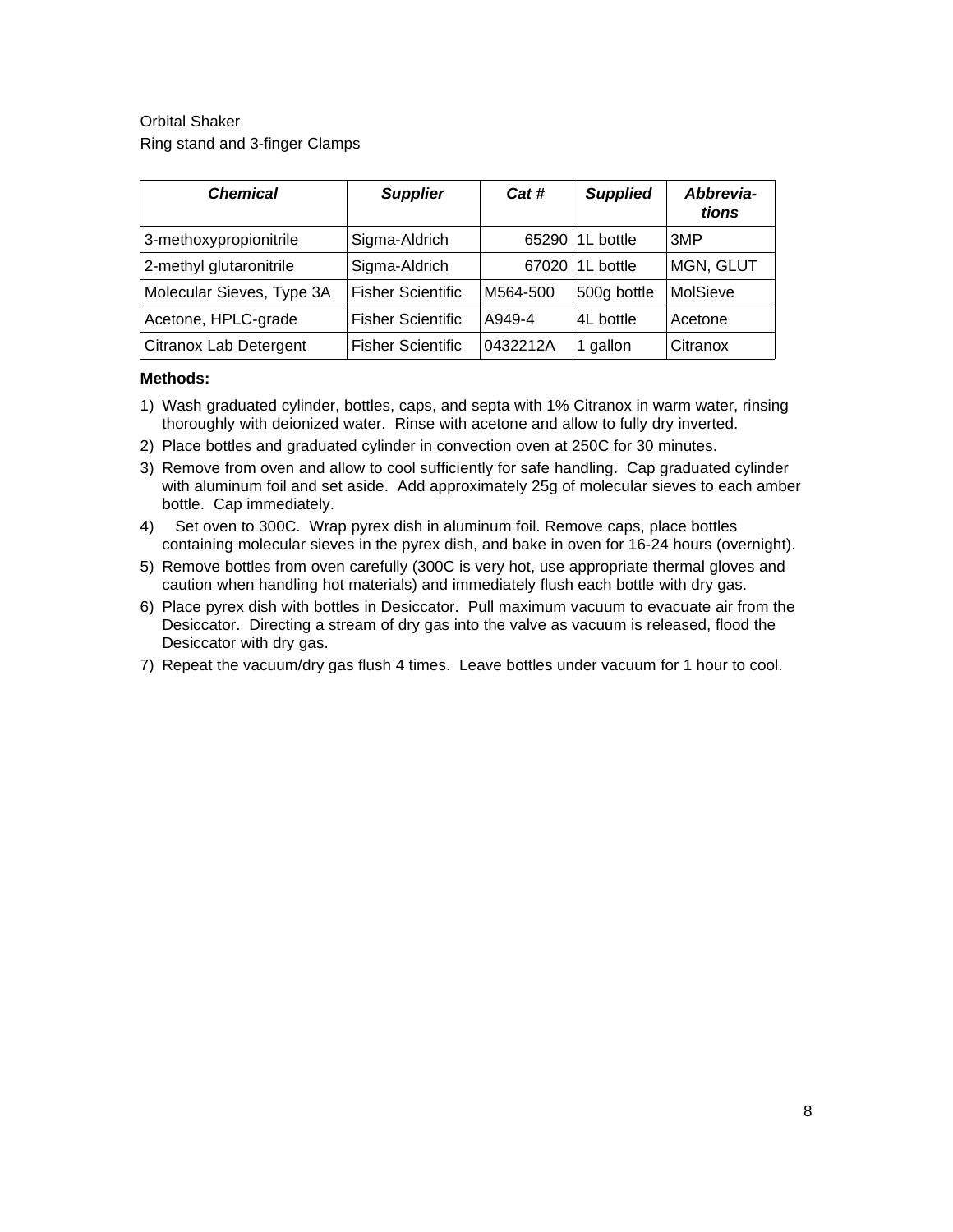

- 8) Using graduated cylinder prepared above, add 50ml of 3MP and MGN to each bottle. This should almost completely fill the bottles (almost no head space).
- 9) Cap bottles immediately with septa caps. Carefully seal the cap to the bottle with parafilm, being careful to cover the entire septa, and the joint between the cap and the neck of the bottle. See cross-sectional illustration below.
- 10) Fill 5ml syringe with dry gas and inject gas into bottle through septum. This provides positive pressure in the bottle and prevents the entry of atmospheric moisture during storage.
- 11) Label bottle with the contents, date, and owner name.
- 12) Shake bottle vigorously for 30 seconds, place on orbital shaker overnight.
- 13) Store bottles inverted clamped on a ring stand (see picture below).

Allow bottles to sit undisturbed for 2-3 days, so fines and particulates can settle. Solvent solution should be very clear after settling. Cloudy solvent is an indication of moisture and should be discarded.



**Storage of solvent in inverted, parafilm-sealed bottles.**

# **Phosphoramidites and Tetrazole**

The phosphoramidite monomers and the tetrazole catalyst are the basic building blocks for nucleic acid synthesis. As oligonucleotide synthesis has become such a common and widespread technique, a variety of synthesis reagents have become widely available in appropriate packaging sizes such that the costs of qualifying, aliquoting, and handling these materials can be greatly reduced.

Because the POSaM platform uses so little material, the vast majority of the monomers and

catalyst are "wasted" for bank loading, priming, and nozzle testing. These materials are not terribly stable once in solution, again primarily because of their tendency to react unfavorably with trace amounts of moisture. For this reason, they are generally purchased in the smallest packaging available, dissolved and used for a relatively short time (generally 3 days), and then discarded.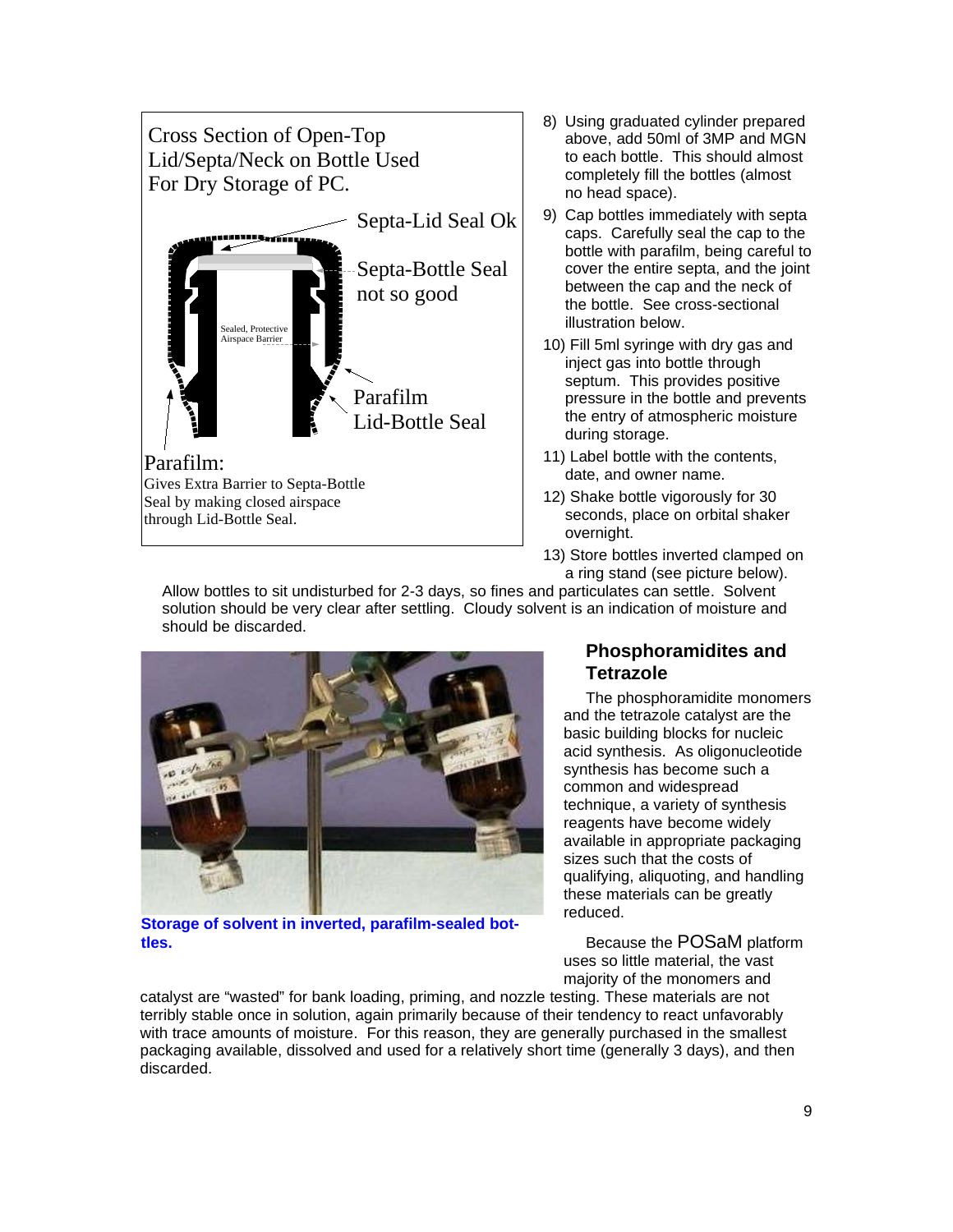#### **Materials:**

6x 26G 0.5in hypodermic needles 2x 5ml polypropylene syringe 4x 1ml polypropylene syringe Nitrogen or Argon cylinder equipped with a blow gun Rotary mixer

| <b>Chemical</b>                              | <b>Supplier</b>    | Cat#       | <b>Supplied</b> | <b>Abbreviation</b>         |
|----------------------------------------------|--------------------|------------|-----------------|-----------------------------|
| Solvent, prepared previ-<br>ously (2-3 days) | n/a                | n/a        | 100ml           | Solvent, Nitrile<br>Solvent |
| dA-CE Phosphoramidite                        | Glen Re-<br>search | 10-1000-02 | 250mg vial      | A                           |
| Ac-dC-CE Phospho-<br>ramidite                | Glen Re-<br>search | 10-1015-02 | 250mg vial      | C                           |
| dG-CE Phosphoramidite                        | Glen Re-<br>search | 10-1020-02 | 250mg vial      | G                           |
| dT-CE Phosphoramidite                        | Glen Re-<br>search | 10-1030-02 | 250mg vial      | Τ                           |
| 5-ethylthio-1H-tetrazole                     | Glen Re-<br>search | 30-3040-10 | 1g vial         | <b>TET</b>                  |

- 1) Phosphoramidite monomer vials are stored at RT sealed in ziplock bags in a vacuum Desiccator at partial vacuum under argon. Tetrazole is stored sealed in ziplock bags refrigerated at 4C. These reagents are supplied lyophilized in septa-capped vials.
- 2) Remove 1 vial of each phosphoramidite from the Desiccator, draw a partial vacuum on the Desiccator, flood the Desiccator with dry gas, and draw a partial vacuum again. Remove 1 vial of tetrazole from the fridge.
- 3) Bend the pull tabs back to expose the septum sampling holes on the vial caps, but do not break or remove the sealing ring.
- 4) Label 2 5ml syringes with 26G needles as "TET" and "GAS". With the "TET" syringe, slowly withdraw the appropriate volume of solvent (from the table below) for the tetrazole, taking care not to introduce bubbles of atmosphere, and inject it through the septum into the vial. With the "GAS" syringe, inject a slightly greater volume of dry inert gas (drawn from the blowgun on the gas cylinder) back into the solvent bottle to maintain positive pressure. Set syringes aside for loading.
- 5) Label 4 1ml syringes with 26G needles as "A", "C", "G", or "T". Using the appropriate syringes, withdraw the appropriate volumes of solvent (from the table below) for the phosphoramidites and inject it through the septum into the various vials. With the "GAS" syringe, inject 5mls of dry inert gas back into the solvent bottle to maintain positive pressure. Set syringes aside for loading.

| <b>Chemical</b>                | <b>Final Concentration   Volume of Solvent</b> |        |
|--------------------------------|------------------------------------------------|--------|
| dA-CE Phosphoramidite          | $\mid$ 0.25M                                   | 1.16ml |
| Ac-dC-CE Phosphoramidite 0.25M |                                                | 1.3ml  |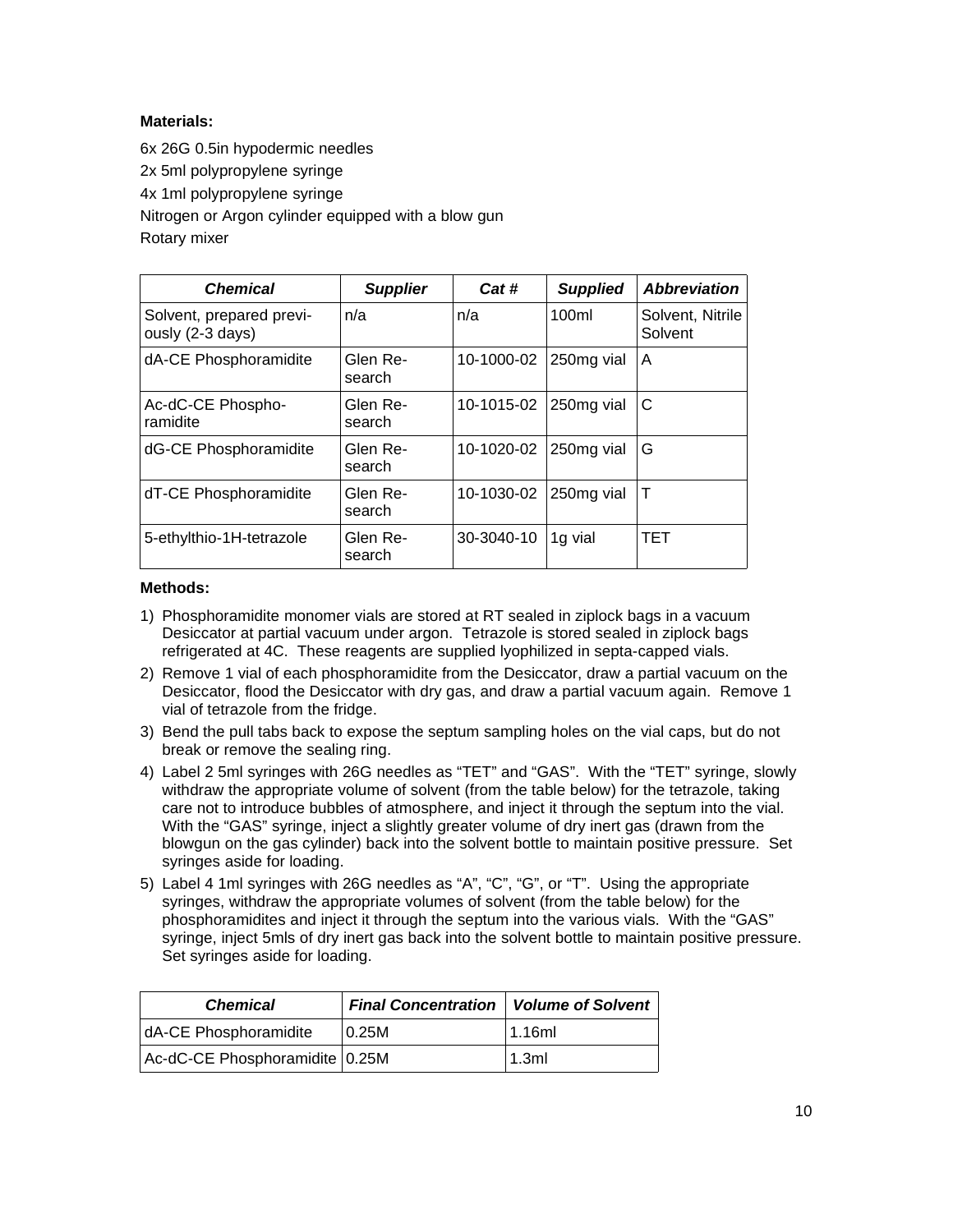| <b>Chemical</b>          | <b>Final Concentration</b> | <b>Volume of Solvent</b> |
|--------------------------|----------------------------|--------------------------|
| dG-CE Phosphoramidite    | 0.25M                      | 1.2ml                    |
| dT-CE Phosphoramidite    | 0.25M                      | 1.34ml                   |
| 5-ethylthio-1H-tetrazole | 0.625M                     | 12.4ml                   |



6) Secure the 5 vials to a rotary mixer, and allow to slowly rotate at RT for >1 hour. After 30 minutes, rotate the vials 90 degrees to ensure full coverage of the internal surfaces by the solvent. 1 hour is the minimum amount of mixing to completely dissolve the reagents. Allow to continue mixing until ready to load the POSaM

**Prepared phosphoramidites and Tetrazole on the rotary mixer.**

instrument.

#### **Base Deprotection Solution**

Once an array has been synthesized, the cyanoethyl phosphate protecting groups must be removed from the bases to allow the hydrogen bonding between base pairs to occur in the hybridization process. This is performed by a strong base, in the form of ammonia in a methylamine solution (abbreviated as "AMA"). To ensure stability of the ammonia, both the stock ammonia and the AMA solution are stored tightly capped in a plastic bottle at 4C in a refrigerator.

#### **Materials:**

100ml Graduated cylinder Plastic 100ml Nalgene screw cap bottle Chemical fume hood

| <b>Chemical</b>                            | <b>Supplier</b>              | Cat #     | <b>Supplied</b> | <b>Abbreviation</b> |
|--------------------------------------------|------------------------------|-----------|-----------------|---------------------|
| Strong Ammonia, 26%<br>in aqueous solution | Fisher Scientific   A617-212 |           | 2.5L bottle     | 'n/a                |
| Methylamine, 40% in<br>aqueous solution    | Sigma Aldrich                | 426466-1L | 1L bottle       | n/a                 |

- 1. Wearing nitrile gloves, a lab coat, and safety goggles, use the graduated cylinder to transfer 50ml of methylamine solution to the plastic bottle.
- 2. Add 50ml ammonia solution, being sure to immediately recap the stock solution.
- 3. Cap the plastic bottle and shake vigorously for 30 seconds.
- 4. Store AMA solution (and ammonia stock solution) at 4C until use.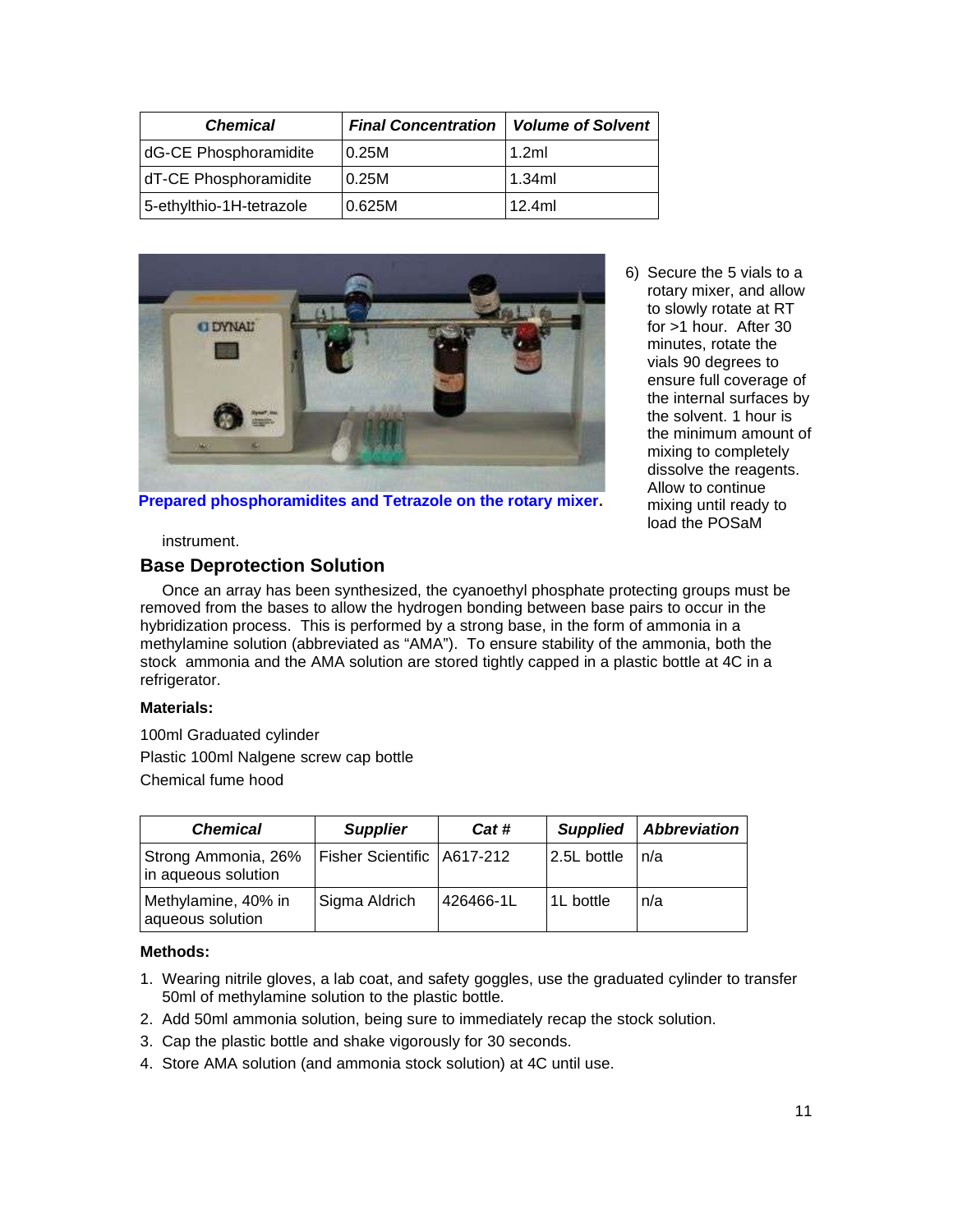### **Acetonitrile Wash Solvent**

Acetonitrile is used to wash particulates, unreacted phosphoramidite, and the bulk oxidizer and acid solutions off of the slides before and after each round of synthesis. As with the majority of the reagents used, moisture content is critical. Thus, standard electronics and HPLC grades of acetonitrile are undesirable. Anhydrous (>99.9% purity) grade acetonitrile is preferred, also described as "synthesis grade".

Because acetonitrile is used in quantity, purchase of this solvent in 1L bottles eventually becomes impractical as POSaM throughput increases (handling time, inventory, transport, bottle disposal, etc.). On instruments running almost continuously, we have found it more practical (and about 50% cheaper) to purchase in bulk packaging in approximately 20L or 50L vessels. These are located under the instrument chassis, slightly pressurized, and plumbed directly to the dispensing valve.



**2L low volume vessel and plumbing (left), and 50L high volume schematic (right).**

Because regulatory and facilities requirements will vary, we will concentrate on the smallervolume approach as this is what users starting out will likely choose to use.

#### **Materials:**

| <b>Chemical</b>                                          | <b>Supplier</b> | Cat # |                        | Supplied Abbreviation |
|----------------------------------------------------------|-----------------|-------|------------------------|-----------------------|
| Acetonitrile, Anhydrous   Fisher Scientific   61022-0010 |                 |       | <sup>1</sup> 1L bottle | ACN, AcN              |

- 1) Handling of acetonitrile should be done while wearing gloves, safety goggles, and a laboratory coat. Carefully loosen the locking ring on the supply bottle, and partially withdraw the bottle cap (Teflon plug cap and locking ring) and attached tubing. Bottle is under approx 3 psi of pressure.
- 2) Remove the cap from a 1L bottle of ACN, and carefully pour the entire bottle into the 2L pyrex supply bottle, taking care to minimize splashing and agitation.
- 3) Re-attach plug cap and locking ring, taking care not to tangle or otherwise foul the pressure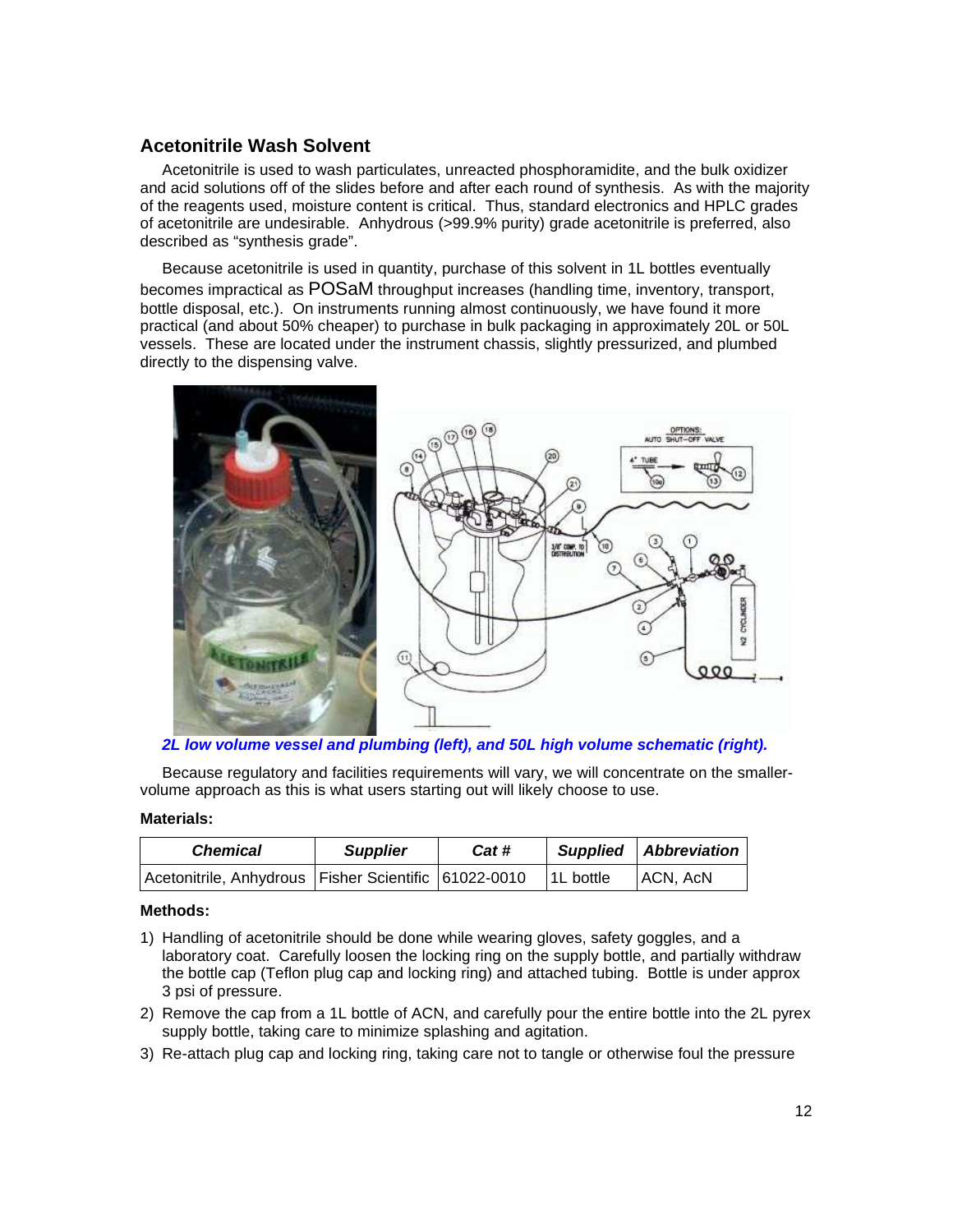and solvent supply tubing. Allow a few minutes for the bottle to fully pressurize.

4) Rinse empty solvent bottle with acetone, followed by 2 water rinses. Allow bottle to air dry in a chemical hood and discard appropriately.

#### **Oxidizer and Deprotection Acid**

The other 2 bulk reagents used in the synthesis process are an iodine oxidizer and a deprotection acid. The oxidizer is used to convert the phosphate linkage formed from the previous synthesized base, monomer phosphoramidite, and tetrazole catalyst into a stable phosphotriester bond. Once this reaction has taken place, the dimethoxytrityl (DMT) protecting group on the 5' terminus must be removed to expose a free 5'-OH group to serve as the coupling site for the next successive round of synthesis. The protic acid used to accomplish this reaction is 2.5% dichloroacetic acid in dichloromethane.

While these reagents may be assembled from individual components, the popularity of nucleic acid synthesis has made these reagents available in a convenient premixed and qualitycontrolled form from several vendors. There are numerous advantages to purchasing these premixed chemicals, and we have found this to be very cost-effective when analyzing the labor and qualification costs of making these reagents ourselves. Users desiring to mix their own chemicals should keep in mind the need to carefully transfer the materials to avoid introduction of moisture, and that stability of both the main stocks and working reagents must be considered.

#### **Materials:**

| <b>Chemical</b>                                | <b>Supplier</b> | Cat #      | <b>Supplied</b> | <b>Abbreviation</b>    |
|------------------------------------------------|-----------------|------------|-----------------|------------------------|
| 0.02M lodine in<br>THF/Pyridine/Water          | Glen Research   | 40-4330-57 | 450ml           | Oxidizer               |
| 2.5% Dichloroacetic<br>acid in dichloromethane | Glen Research   | 40-4042-57 | 450ml           | DCA/DCM,<br>Depro Acid |

#### **Methods:**

- 1) Handling of the oxidizer and deprotection acid reagents should be done while wearing nitrile gloves, a laboratory coat, and goggles. Carefully loosen the locking ring on the appropriate supply bottle (bottle is under approx 3 psi of pressure), double-checking that it is correct for the reagent being loaded. Partially withdraw the bottle cap (Teflon plug cap and locking ring) and attached tubing.
- 2) Remove the cap from a bottle of oxidizer or acid, and carefully pour the entire bottle into the 500ml amber pyrex supply bottle, taking care to minimize splashing and agitation.
- 3) Re-attach plug cap and locking ring, taking care not to tangle or otherwise foul the pressure and reagent supply tubing. Allow a few minutes for the bottle to fully pressurize.
- 5) Repeat steps 1-3 for the other reagent, as appropriate.
- 6) If supply bottles are not empty, it is acceptable to top them off and reseal the chemical source bottles for future use. We generally store open bottles of deprotection acid in the POSaM
- 7) instrument enclosure, and open bottles of the iodine oxidizer in a 4C refrigerator.
- 8) Rinse empty chemical bottles with acetone, followed by 2 water rinses. Allow bottles to air dry in a chemical hood and discard appropriately.

#### **Arrayer Operation**

#### **Overview**

When the POSaM instrument is being prepared for use, the appropriate reagents must be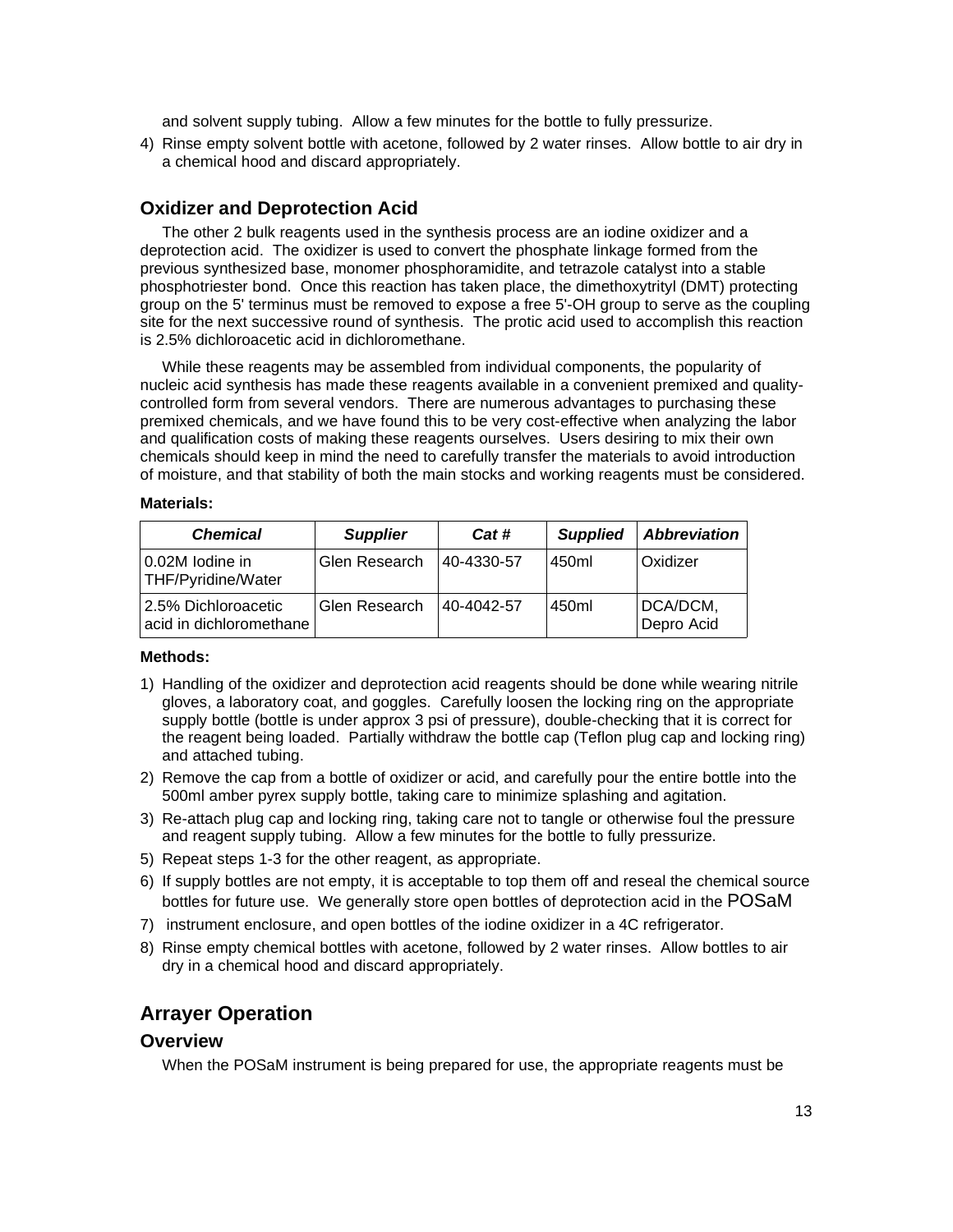

loaded, all moisture removed from the enclosure by flooding with dry gas (nitrogen), nozzles tested and cleared for use, and substrates prepared and loaded. When not in use longer than about 24 hours, the supply vials on the instrument are flushed out and stored filled and primed with pure solvent to help maintain a clean and uncontaminated chemical environment inside the dispensing fluidics. Assuming the arrayer is being brought to readiness from an idle state, the first step is to remove this solvent and load the synthesis reagents into small vials on the instrument. The bulk reagents are continuously pressurized at 3psi under dry gas, so are more stable and less prone to absorb moisture than the phosphoramidites and tetrazole. These are generally left filled and ready, except for long periods of disuse when they should be replaced and the tubing lines primed with acetonitrile.

# **Loading the Phosphoramidites and Tetrazole**

Once the phosphoramidites and tetrazole are fully resolublized and ready for use, they must be loaded into closed supply vials and the inkjet fluidics and nozzles must be primed. Since the inkjet head is open to atmosphere at the nozzle orifice, the vials and supply tubing are at neutral pressure with respect to the environment inside the instrument enclosure. Syringes are used to transfer phosphoramidites and tetrazole into the vials, and a syringe of dry gas (argon or nitrogen) is used to prime the fluids through the tubing and inkjet head using positive pressure.

In the default setup, the leftmost 2 vials are for the tetrazole catalyst, and the remaining 4 banks are used for dA, dC, dG, and dT phosphoramidites, respectively. This layout is customizable to include special linkers, modified bases, and other experimental chemistry that may be useful to some users.

#### **Materials:**

Prepared phosphoramidites and tetrazole, in sealed septa-capped vials Labeled syringes used to prepare the reagents (see above) Clean supply vials, stored filled with pure solvent on the POSaM instrument Dedicated 10ml syringe 26G 0.5in hypodermic needles Nitrogen or Argon cylinder equipped with a blow gun Kimwipes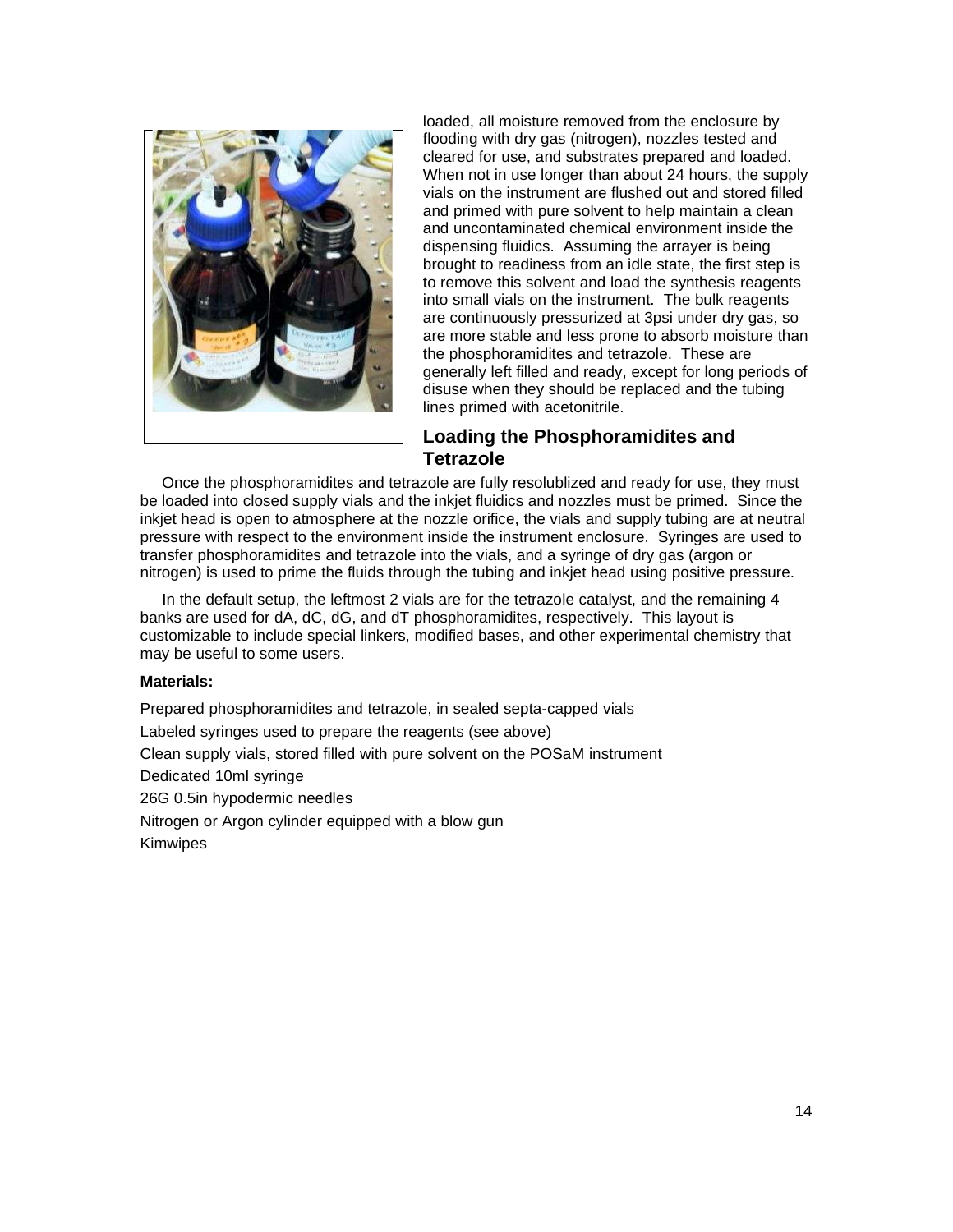

**Solvent in vial #3 being flushed out with dry nitrogen prior to loading phosphoramidite**

#### **Method:**

- 1. Fill the 10ml syringe with 26G 0.5in needle reserved for this purpose with dry gas (argon or nitrogen) using the blowgun attached to the gas cylinder, being careful to use 20psi or less to avoid blowing the plunger out. Be careful to point the plunger away from yourself or others while using pressurized gas.
- 2. Insert the syringe needle through the septum of the first vial.
- 3. Insert an unused 26G 0.5in needle through the septum of the same vial. This is the pressure bleed to release pressure in the vial.
- 4. Apply slow and steady pressure to the gasfilled syringe, while covering the female Luer opening on the 26G needle. Maintain a low positive pressure until all solvent is forced out



**Hanging drops being removed with a Kimwipe from underside of inkjet head**



**Engraving of Unique Identifier on slide prior to loading; standard format is YYMMDD-nn**

of the vial and through the inkjet head.

- 5. Once the tubing line is visibly clear, release the Luer opening on the needle and allow pressure to equalize.
- 6. Slowly remove the gas syringe first, then the pressure release needle.
- 7. Using a kimwipe, carefully remove hanging drops of solvent from the underside of the inkjet head, taking care not to smear flushed solvent and tissue lint all over the head underside.
- 8. Repeat steps 1-5 for each additional reagent supply vial.
- 9. Once all vials have been purged with dry gas and are empty of solvent, they are ready to be loaded with resolublized phosphoramidites and tetrazole. Gather the syringes with needles used to introduce the solvent into the reagent vials, and remove the reagent vials from the rotary mixer.
- 10.Using the appropriate labeled syringe, withdraw approximately 800ul of tetrazole and insert the syringe needle through the appropriate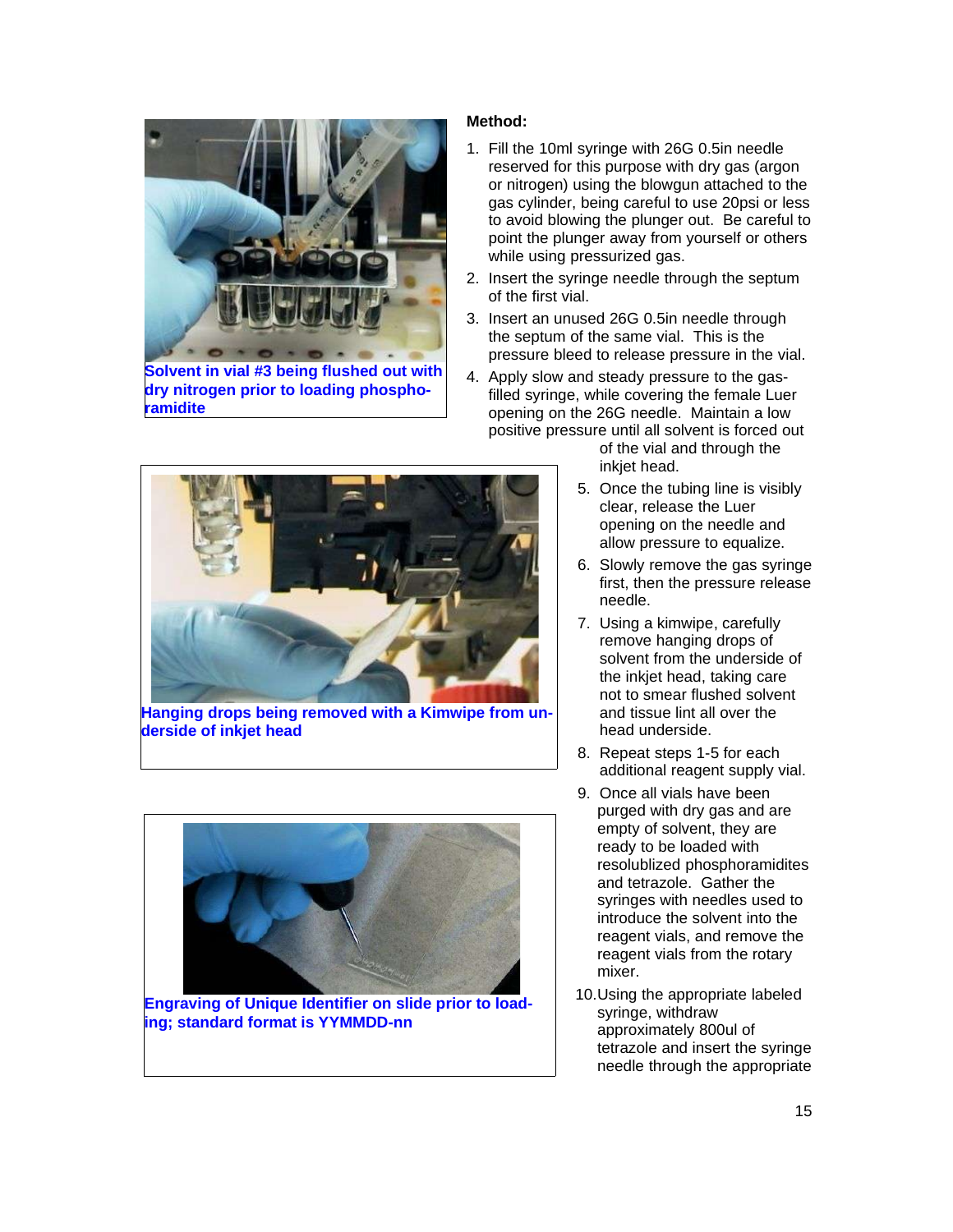

**ramidite (dA), and dry gas syringe being used to load material into supply vial for bank #3**

supply vial septum.

- 11.Insert the gas syringe with needle and the pressure bleed needle through the septum.
- 12.With the pressure bleed needle uncovered, dispense the reagent into the vial.
- 13.Covering the pressure bleed needle with a finger, slowly pressurize the supply vial with the dry gas syringe to force reagent through the fluidics and out the inkjet nozzles. Be careful not to apply too much pressure.
- 14.As soon as reagent droplets appear on the underside of the inkjet head, immediately release the vent needle to equalize pressure and prevent total loss of reagent volume.
- 15.Using a Kimwipe, gently wick off the hanging droplets, as above.
- 16.Remove syringes and needles in

reverse order, withdrawing the vent needle last.

- 17.Set aside syringe and supply vial for additional loading and priming as necessary. This is sometimes necessary if clogging occurs.
- 18.Repeat steps 10-16 for the remaining reagent vials.

### **Preparing and Loading the Substrates**

The previously-prepared surface-modified slides must be engraved with identifying information, hydrophobic ally masked at the ends to contain the bulk reagents, and secured in place before a print run can begin.

#### **Materials:**

RainX Kimwipes Previously prepared slides Masking template Nitrogen or Argon cylinder equipped with a blow gun

- 1. Remove an appropriate number of slides from storage, usually 4-6. Be careful to handle the slides only by the edges during the following procedure.
- 2. On top of a Kimwipe or other clean, soft surface (to prevent scratches and debris on the bottom of the slide), engrave unique identifying information onto the slide. A good format for this is a six-digit year, month, day code followed by a 2-digit slide number code (neg. 020704- 01 is slide number 1 from July 4th, 2002). This allows the slide to be tracked and positively identified. Engraving can be done using a Dremel or other rotary tool or engraver equipped with a fine-point carbide or diamond-coated engraving bit. Be sure to wear safety glasses when performing this step.
- 3. Gently wipe the glass dust from engraving off using a Kimwipes.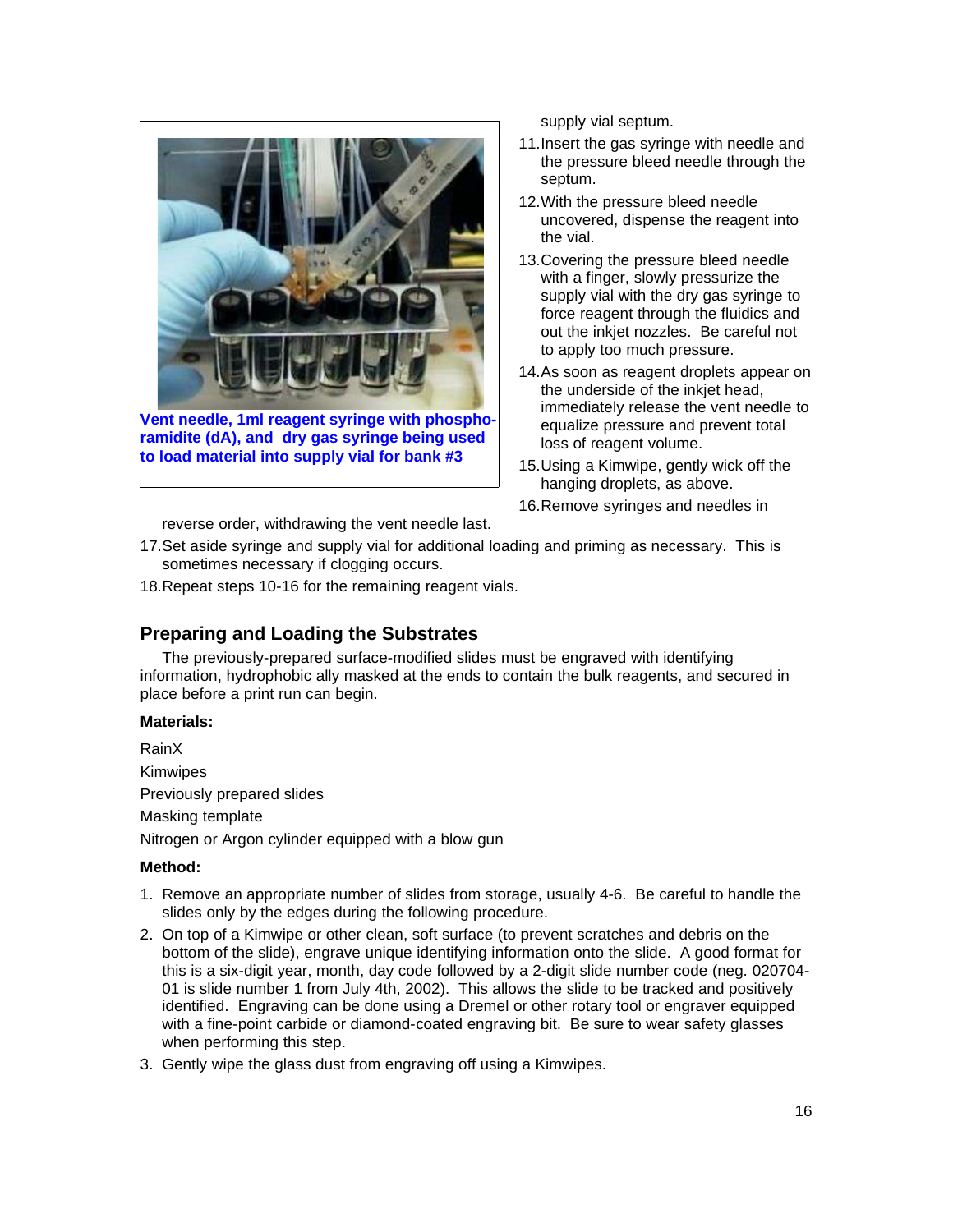- 4. Place slide on top of a template illustrating the 1-cm region at each end of the slide to be
- masked. Apply some RainX to a folded Kimwipe (do not saturate the tissue) and carefully blot RainX onto the slide regions, 3 times per region. Be careful not to drip or apply RainX to the slide where printing will occur.
- 5. With a fresh Kimwipe, gently wipe off excess RainX from the masked regions.
- 6. Repeat for all slides being loaded onto the POSaM instrument.
- 7. Configure the deck on the POSaM instrument using silicone O-rings



### **Masking pattern for RainX treatment of slides**

and silicone septa plugs. In each position where a slide will be loaded, a top and bottom Oring must be placed in order to vacuum chuck the slides into place. For empty slide positions, O-rings must be removed and silicone septa used to plug the vacuum chuck holes to draw vacuum to secure the slides.

- 8. Blow each slide clean with dry gas using a blow gun.
- 9. Load slides into the proper deck positions, ensuring the slides are chucked square and rightside up. Gently push slides against the top and bottom metal alignment pegs, and press slide down flat to ensure a seal with the O-rings.
- 10.When all slides are loaded correctly, release the clamp on the vacuum line.

# **Priming the Bulk Reagents**

Before initiating synthesis, the reagent lines containing acetonitrile, iodine oxidizer, and deprotection acid must be primed to ensure delivery of the proper amount of reagent.

- 1) Using the arrayer software, move the arrayer dispensing head so the dispensing lines are over the waste trough.
- 2) Under software control, open each valve for several seconds and dispense reagent until no bubbles are observed flowing through the tubing. Acetonitrile should be primed last to wash the other reagents down the trough.
- 3) Open the waste valve using the control software, and drain until all waste has been removed from the collection trough.



**tion and placement against the alignment pegs**.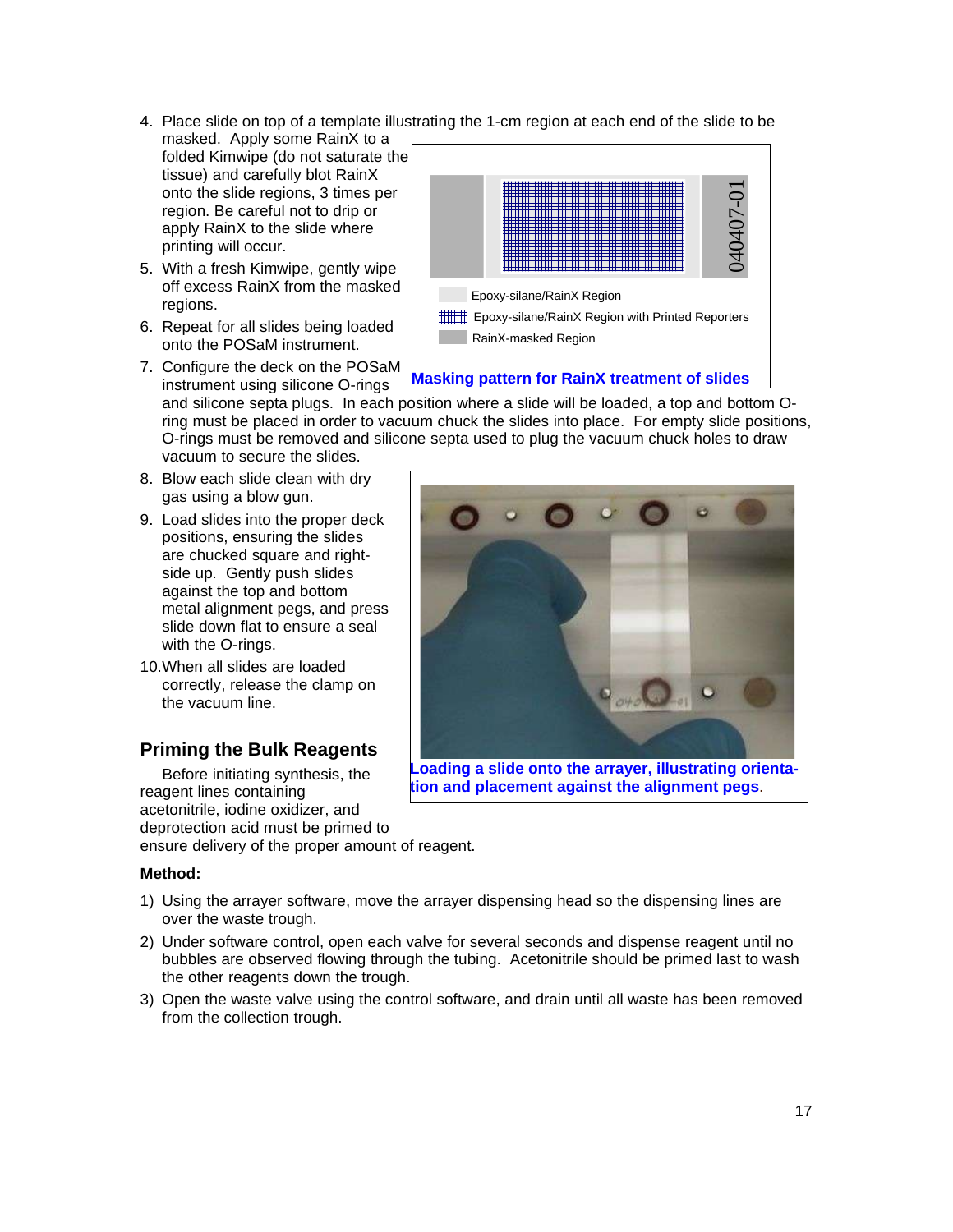### **Testing and Clearing the Nozzles**

Since the number of active nozzles directly affects the speed of printing, it is important to ensure that all nozzles are clear and firing correctly before starting to dry down the enclosure.

#### **Method:**

- 1) Using the control software, fire each bank of nozzles several thousand times (usually 5- 10,000) to prime fresh reagent through the nozzle orifices.
- 2) Initiate a test nozzles function in the software, observing the laser light scattering by each droplet as it passes through the droplet detection beam. The software will report the number and location of each nozzle failure.
- 3) Using the same syringes and techniques used to load and prime the phosphoramidite and tetrazole supply vials, carefully apply slight positive pressure to those vials supplying clogged nozzles, and prime a small amount of reagent through the inkjet head.
- 4) Gently remove the hanging droplets using a Kimwipe.
- 5) Using the control software, fire each bank of nozzles a few times (usually 2000) to prime fresh reagent through the nozzle orifices.
- 6) Repeat the nozzle test function to determine how many nozzles have recovered.
- 7) Repeat steps 3-6 until sufficient nozzles are clear and firing correctly.

### **Drying Down the Enclosure**

Once slides have been loaded, reagents primed up, and the inkjet head cleared and dispensing properly, the enclosure must be sealed and flooded with drying gas until all moisture has been flushed out of the instrument. Internal relative humidity is monitored by the control software through a digital hygrometer sensor inside the enclosure. This drying step takes considerably longer if the instrument has been idle or open to atmosphere for a long period and moisture has condensed on the plastic surfaces inside the box. If the instrument has been kept running more frequently, drying time should be shorter. This is best monitored by drying down until the hygrometer output becomes stable at a lower value that it was at initially. During drying, gas is introduced into the enclosure through an air accelerator, and partially recirculated through a basket of desiccant and mixed with fresh incoming drying gas during recirculation through the accelerator.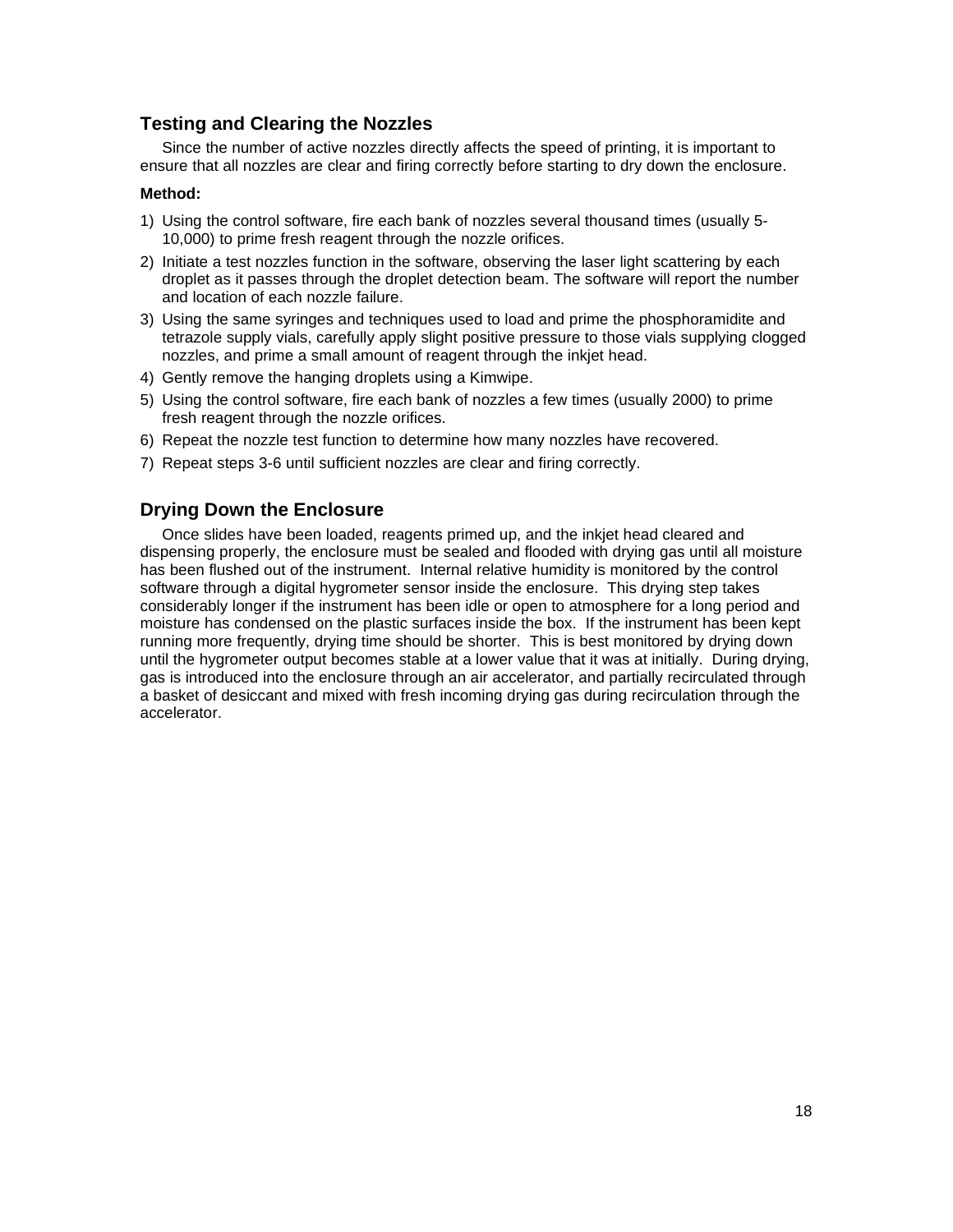### **Materials:**

Plastic strainer sized to sit on top of air accelerator

Disposable fish tank filter cartridge (activated charcoal)

Drierite desiccant with indicator mesh (approx 250g per change)

#### **Method:**

- 1) Remove any old used desiccant in the strainer basket and discard or set aside for re-use.
- 2) If necessary, replace the fish tank filter bag underneath the desiccant basket. This filter should be replaced approximately monthly.
- 3) Refill the strainer basket with fresh desiccant.
- 4) Shake strainer basket over a garbage can to sift out fine dust.
- 5) Replace the strainer basket on top of the air accelerator.
- 6) With the control software, turn the dryer on.
- 7) Close and latch the instrument door. Ensure the tank is sealed and that the bleed valve on the exhaust tubing line is open.



**Desiccant basket on top of air accelerator**

8) Allow machine to dry down for at least 30 minutes, or longer if the hygrometer output is not stable.

# **Pre-Washing the Slides**

While the instrument is drying down, it is helpful to wash the slides a few times with acetonitrile to remove any particles on the slide surface, and to ensure that the masking and dispense volumes are sufficient.

#### **Method:**

- 1) In the control software, load a program file appropriate for washing the number of slides in the run.
- 2) Execute the program, watching the acetonitrile pool on the slide surface to ensure full coverage of the synthesis area.
- 3) Observe the blower jet and ensure it is set at the proper angle (approx 40 degrees) and is blowing the slides clean. Droplets on the underside of the slides are normal.

### **Initiating Synthesis**

Once the humidity has stabilized and everything is ready, a final nozzle check is needed and the operator must load the correct array pattern and program files for the run.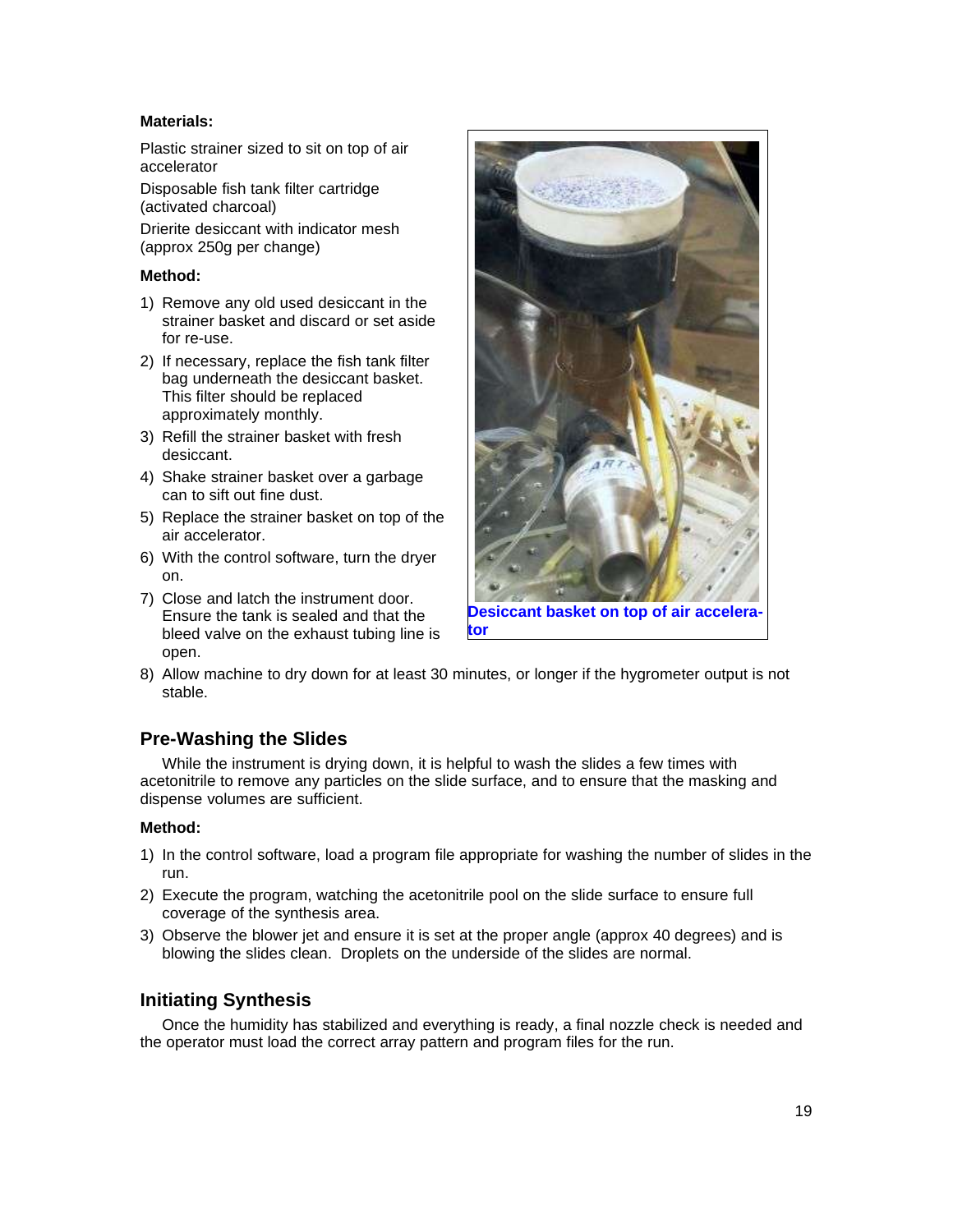#### **Method:**

- 1) Perform a nozzle check as described above. Follow the described procedure for clearing failed nozzles, but use the glove box access to avoid opening the enclosure and introducing moist atmosphere.
- 2) Create a run folder in Windows, and move into it the program script appropriate for the number of slides and number of synthesis cycles being performed.
- 3) In the control software, load the array image file and the program script.
- 4) Complete an array run worksheet describing the lot #'s and preparation dates of the reagents, substrates, and phosphoramidites. Note any experimental alterations to the hardware or software.
- 5) Go through the arrayer startup checklist (Appendix A) and verify that all parameters are set correctly and that the system is ready to run.
- 6) In the control software, start the synthesis run.
- 7) Once started, the printing of the first base should be monitored to ensure the substrates are performing as expected, the wash reagents are covering the entire print area, and that the blower jet is clearing the slide surface properly. Note any concerns or variations in the array run worksheet completed above.

# **Post-Synthesis Processing**

#### **Overview**

Once a run is completed, the slides must be cleaned and processed before they can be used for hybridization.

#### **Cleanup**

Residual synthesis reagents accumulated on the bottom of the slides must be cleaned off before the slides can be base deprotected.

#### **Materials:**

Glass slide staining dish Glass slide rack Printed slides

| <b>Chemical</b>    | <b>Supplier</b> | Cat # | <b>Supplied</b> | Abbrevia-<br>tions |
|--------------------|-----------------|-------|-----------------|--------------------|
| Ethanol, 200 proof | Aaper Chemical  | n/a   | aallon          | EtOH               |

#### **Method:**

- 1) Remove the vent stopper and close the exhaust bleed valve. Allow the cabinet to ventilate for 5 minutes or more before opening the front hatch and removing the slides. This allows noxious fumes to be drawn out of the enclosure.
- 2) Fill the slide staining dish 2/3 full with ethanol.
- 3) Remove the slides from the arrayer, placing them into the glass slide rack.
- 4) Immerse the glass slide rack in the ethanol for 5 minutes to remove synthesis reagents.

### **Base Deprotection**

Once cleaned, the slides must be base deprotected to remove the protecting groups and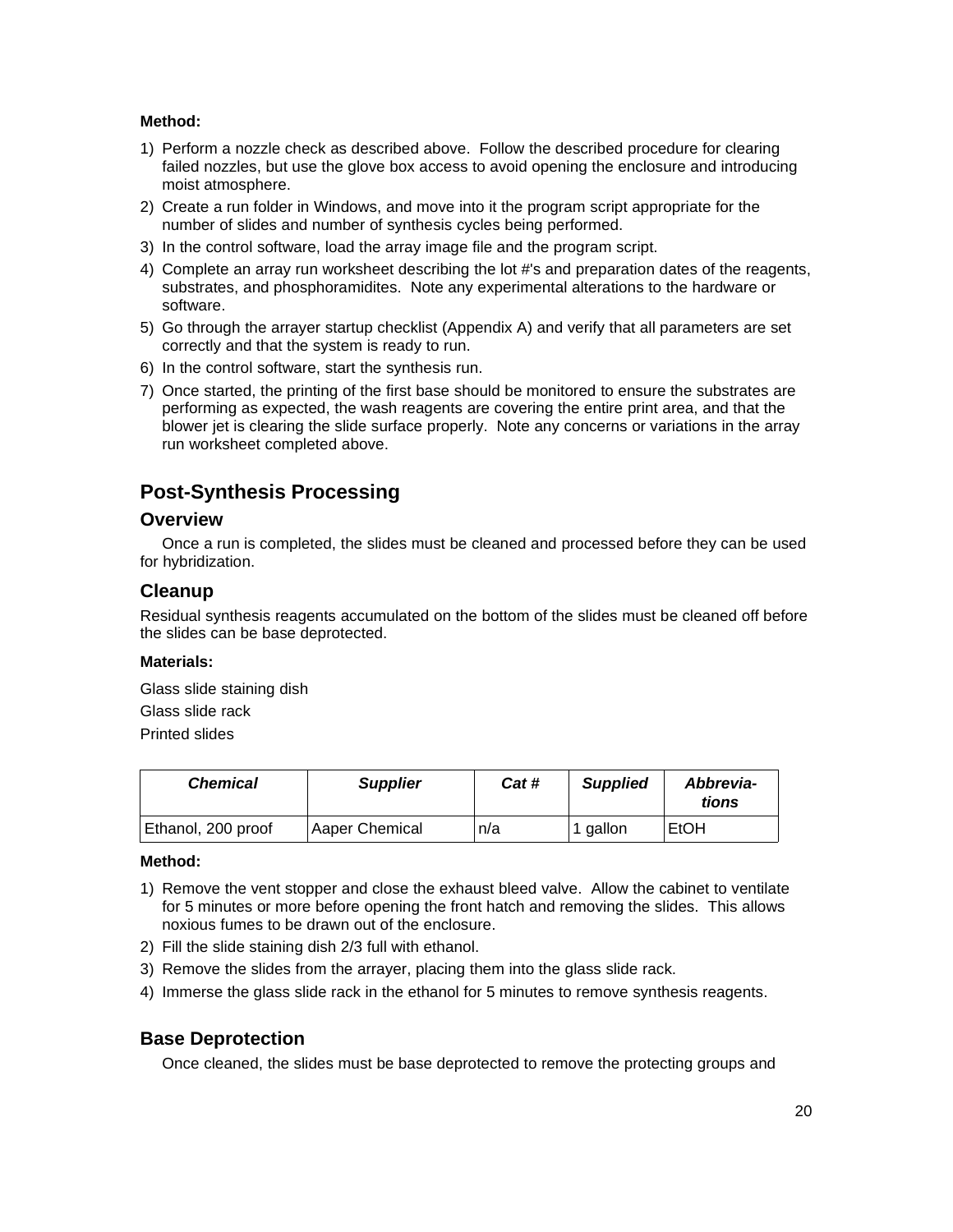expose the bases so they are available for hybridization. This procedure should be performed in a chemical fume hood, while wearing nitrile gloves, goggles, and a laboratory coat.

#### **Materials:**

AMA deprotection solution prepared previously Cleaned array slides PAP jars (fisher scientific cat #05-557-3) deionized water Nitrogen or Argon cylinder equipped with a blow gun Slide mailer tube or slide storage box.

#### **Method:**

- 1) Place 2 slides back to back in a PAP jar.
- 2) Pour AMA solution into the jar until slides are covered.
- 3) Cap tightly and incubate for 90 minutes at RT.
- 4) Pour out AMA solution into dedicated waste container.
- 5) Fill PAP jar with deionized water, pour out into dedicated waste container.
- 6) Repeat steps 5 for 4 additional wash cycles.
- 7) Blow slides dry with compressed gas.
- 8) Store slides in a slide mailer tube or slide storage box in a dessication cabinet until use.

#### **Shutting Down the Arrayer**

If the arrayer will be reloaded and run again in a short time, it can be left alone. If, however, it will not be used for some time, the phosphoramidite and tetrazole must be flushed out of the supply vials and replaced with pure solvent to maintain a clog-free fluid path inside the inkjet head and attached fluid lines. This should be performed as per the procedure for loading reagents described above, except that pure solvent should be used.

# **Control Hybridization for Quality Control**

#### **Overview**

Slides are typically hybridized with a labeled control oligonucleotide complementary to quality control sequences printed around the border of an array. This allows confirmation of synthesis quality and feature morphology before consuming experimental biological material. After hybridization, unhybridized material must be washed off the slide, and the slide laser scanned to acquire fluorescence data from the immobilized labeled probe hybridized to the control features.

#### **Hybridization**

Hybridization of a short, labeled oligonucleotide for quality control purposes is a simple and relatively quick way to assess the general quality of the array synthesis.

#### **Materials:**

Deprotected synthesized arrays Cover slips Control Oligonucleotide, 100uM 1.5ml centrifuge tube hybridization chamber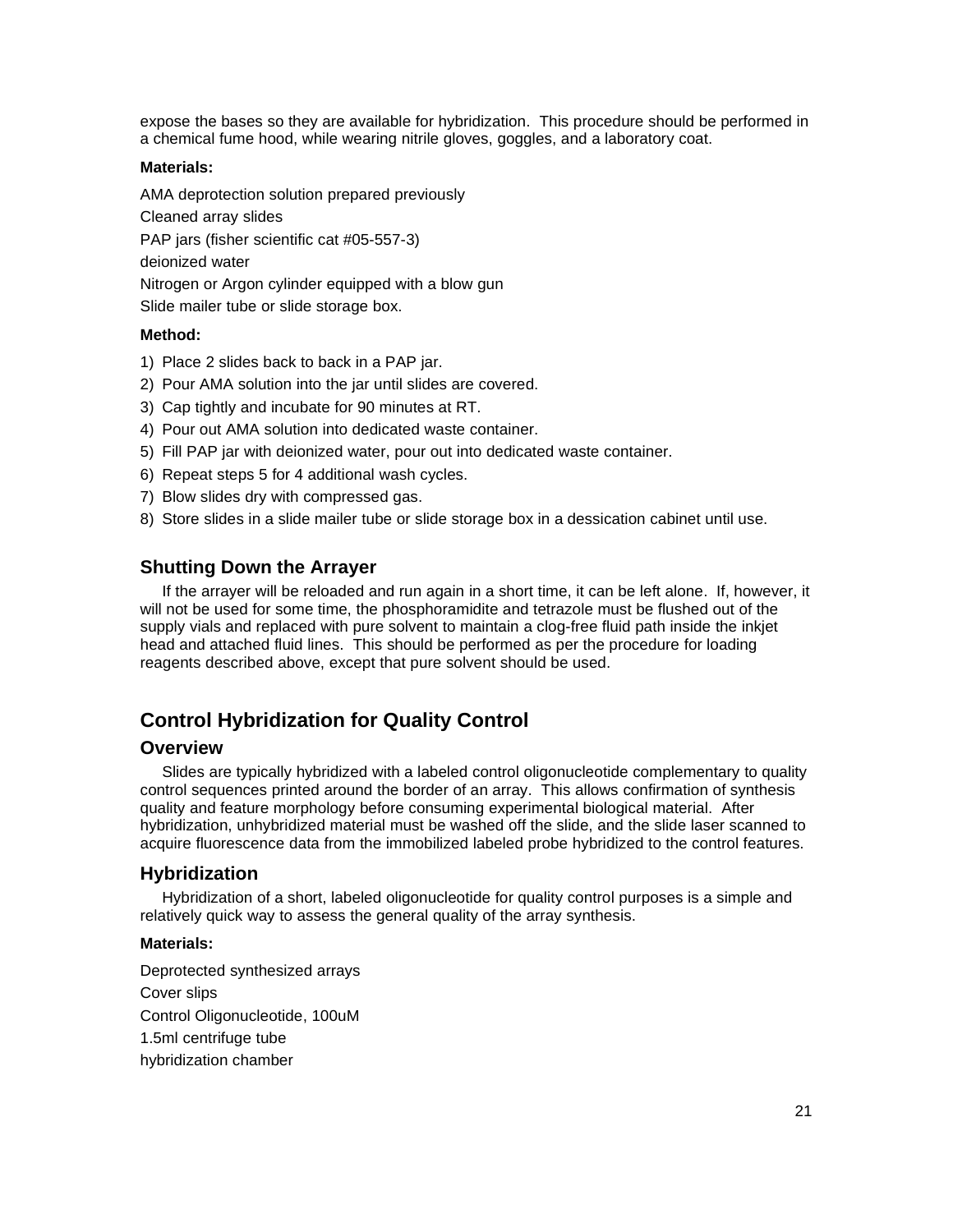26G hypodermic needle

Nitrogen or Argon cylinder equipped with a blow gun

| <b>Chemical</b>            | <b>Supplier</b>   | Cat #      | <b>Supplied</b>      | <b>Abbreviations</b> |
|----------------------------|-------------------|------------|----------------------|----------------------|
| DIG Easy Hyb Gran-<br>ules | Roche Diagnostics | 1796895    | 6ea 100ml<br>bottles | DIG EZ Hyb           |
| Nuclease-free Water        | Ambion            | $9932$  1L |                      | NF-water             |
| Ethanol, 200 proof         | Aaper Chemical    | n/a        | 1 gallon             | EtOH                 |

Hybridization Solution, 280ul

| <b>Chemical</b>              | <b>Amount</b> | <b>Initial Conc,</b> | <b>Final Conc,</b> |
|------------------------------|---------------|----------------------|--------------------|
| Control Oligonu-<br>cleotide | 2.8ul         | 100uM                | 1uM                |
| DIG Easy Hyb So-<br>lution   | 187ul         | 1.5X                 | 1X                 |
| NF-Water                     | 90.2ul        | n/a                  | n/a                |

- 1) The DIG Easy Hyb Granules, when resuspended according to the manufacturer's instructions, provide a reasonably stringent and well-controlled hybridization solution at 1.5X concentration. This has yielded the best results for the control hybridization process. Other hybridizations require optimization and may need less stringent buffers for best performance.
- 2) Assemble the hybridization solution from the table above. This makes enough solution for 4 slides. Scale up volumes accordingly for additional slides. Protect from light to prevent photo bleaching of the labeled oligonucleotide.
- 3) Wash cover slips with ethanol on the side that contacts the slide and blow dry. This removes particulates that may cause bubbles when the cover slip is placed on the slide.
- 4) Blow the slides clean with dry gas.
- 5) Place a 26G hypodermic needle onto the center of the slide along one long edge



**Application of the hyb solution along the long edge of the slide, prior to placement of the cover slip. Note needle placement on opposite edge. Withdrawal of the support needle after placement of the cover slip onto the slide and hybridization solution.**

- 6) Apply 65ul of hybridization solution along the other long edge of the slide.
- 7) Carefully lower the cleaned cover slip onto the slide, along the edge with the hybridization solution. The opposite edge should be supported by the hypodermic needle.
- 8) Carefully withdraw the needle, allowing the cover slip to settle down onto the slide surface. Perform this step slowly to allow the meniscus to push out air pockets and prevent bubbles from forming.
- 9) Place slide with cover slip carefully into

the base of a Corning hybridization chamber.

<sup>10)</sup>Pipette 10ul of deionized water into each of the dimples in the chamber base. This maintains humidity in the chamber during hybridization.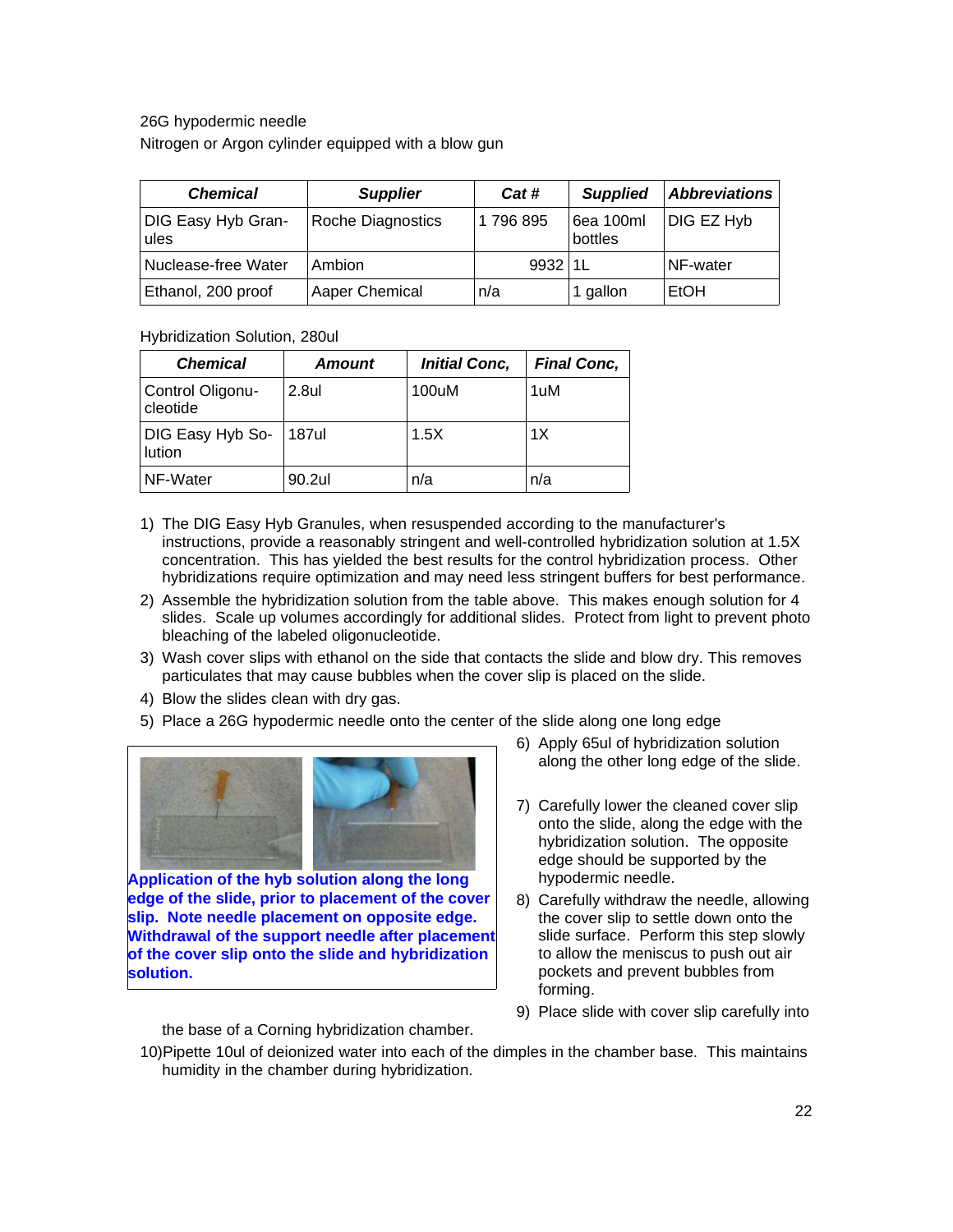

**Placement of slide and cover slip, assembled, into a hybridization chamber base**



**Fully assembled hybridization chamber**

- 11)Place the chamber lid on the chamber, and secure the 2 side rails to clamp the chamber halves together.
- 12)Incubate in the dark at RT for 1 hour.

# **Post-Hybridization Washes**

Once the hybridization is complete, the unhybridized material must be washed off the slide and the slide prepared for scanning.

#### **Materials:**

Flat-bladed forceps or tweezers for handling the slide

PAP tubes

50ml centrifuge tubes Nitrogen or Argon cylinder equipped with a blow gun OR Microcentrifuge with slide holding rotor

| <b>Chemical</b>                     | <b>Supplier</b>          | Cat#       | <b>Supplied</b>      | <b>Abbreviations</b>             |
|-------------------------------------|--------------------------|------------|----------------------|----------------------------------|
| Sodium Chloride                     | <b>Acros Organics</b>    | 42429-0010 | 1kg                  | NaCl                             |
| Sodium Phosphate                    | <b>Fisher Scientific</b> | S369-500   | 500 <sub>q</sub>     | NaH <sub>2</sub> PO <sub>4</sub> |
| Ethylenediamine<br>tetraacetic acid | Acros Organics           | 40997-5000 | 500 <sub>q</sub>     | <b>EDTA</b>                      |
| Sodium dodecyl sul-<br>phate        | Sigma Aldrich            | L-4509     | 250 <sub>q</sub>     | <b>SDS</b>                       |
| Sodium Hydroxide                    | Acros Organics           | 206060010  | 1ka                  | <b>NaOH</b>                      |
| DIG Easy Hyb Gran-<br>ules          | Roche Diagnostics        | 1796895    | 6ea 100ml<br>bottles | DIG EZ Hy                        |

#### 2X SSPE, 0.1% SDS, 1L

| <b>Chemical</b> | <b>Amount</b> | <b>Initial Conc,</b> | <b>Final Conc,</b> |
|-----------------|---------------|----------------------|--------------------|
| 20X SSPE        | 100ml         | 20X                  | 2X                 |
| <b>SDS</b>      | 1g            | n/a                  | 0.1%               |
| Deionized Water | 800ml         | n/a                  | n/a                |

Q.S. to 1000ml with deionized water.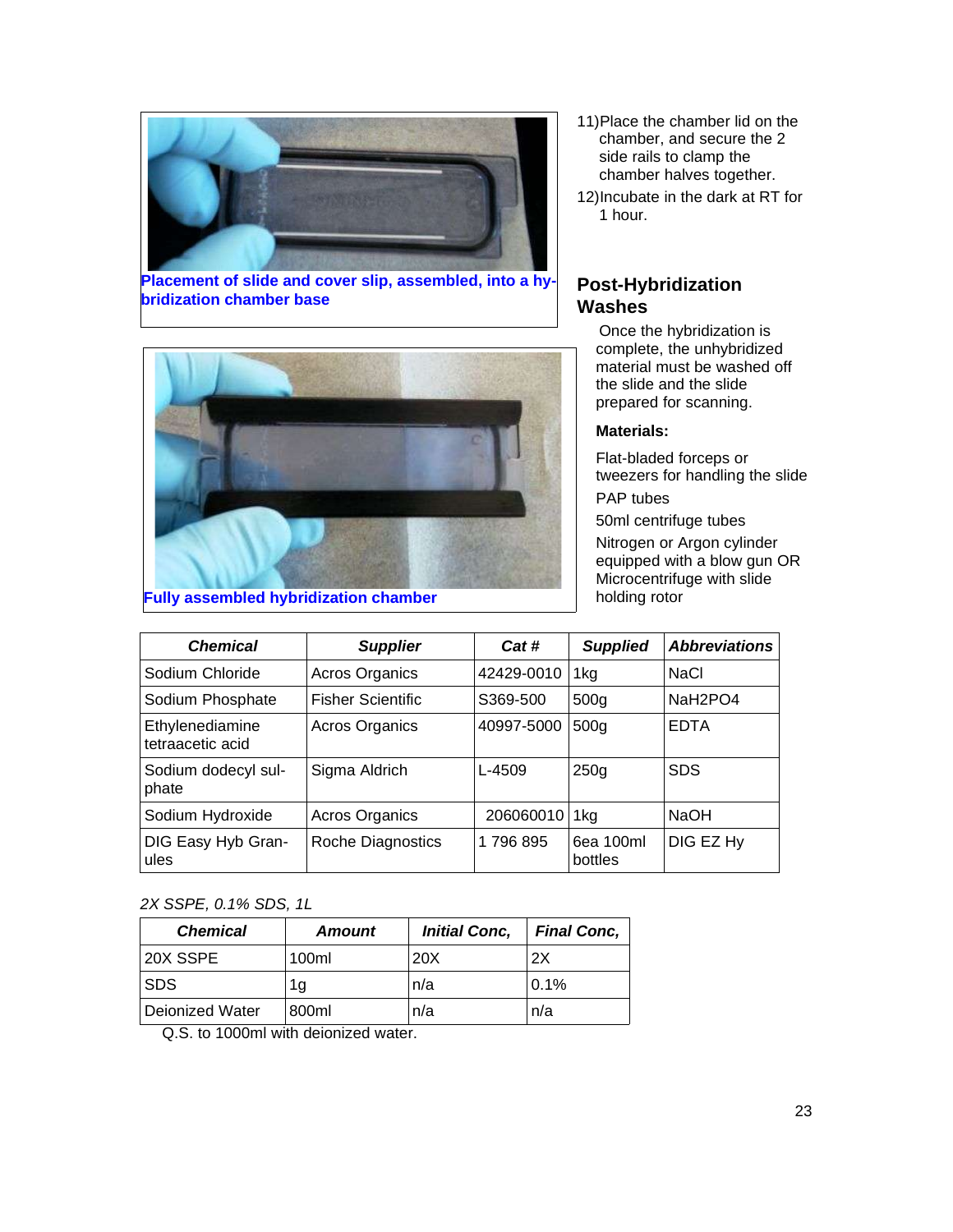2X SSPE, 1L

| <b>Chemical</b> | <b>Amount</b> | <b>Initial Conc,</b> | <b>Final Conc.</b> |
|-----------------|---------------|----------------------|--------------------|
| 20X SSPE        | 100ml         | 20X                  | 2X                 |
| Deionized Water | 900ml         | n/a                  | n/a                |

0.2X SSPE, 1L

| <b>Chemical</b> | <b>Amount</b>    | <b>Initial Conc.</b> | <b>Final Conc.</b> |
|-----------------|------------------|----------------------|--------------------|
| 20X SSPE        | 10 <sub>ml</sub> | 20X                  | 0.2X               |
| Deionized Water | 990ml            | n/a                  | n/a                |

#### Stock Solution: 20X SSPE, 1L

| <b>Chemical</b>  | <b>Amount</b> | <b>Initial Conc,</b> | <b>Final Conc,</b> |
|------------------|---------------|----------------------|--------------------|
| Sodium Phosphate | 27.6g         | n/a                  | 0.2M               |
| Sodium Chloride  | 175.3g        | n/a                  | 3M                 |
| EDTA             | 7.4q          | n/a                  | 0.02M              |
| Deionized Water  | 800ml         | n/a                  | n/a                |



**Withdrawal of the slide, showing removal of the cover slip in 2X SSPE, 0.1% SDS.**

Q.S. to 1000ml with deionized water.

pH to 7.4 using NaOH beads

- 1) Disassemble the hybridization chamber and remove slide with cover slip.
- 2) With forceps holding the slip only, dip the slide into a 50ml tube of 2X SSPE, 0.1% SDS, prepared above. Agitate slightly and withdraw slide. The cover slip should slide off cleanly into the 50ml tube.
- 3) Transfer slide immediately into a PAP jar filled with 2X SSPE, 0.1% SDS. Cap jar and incubate for 30 minutes.
- 4) Using forceps, remove slide from jar and transfer to a 50ml tube containing 2X SSPE, prepared above. Dip slide up and down in this solution 5 times.
- 5) Dip slide up and down once in a 50ml tube containing 0.2X SSPE.
- 6) Immediately blow dry or spin dry in microcentrifuge. Microcentrifuge spin drying seems to give the most consistent results.
- 7) Transfer slide to a slide mailing tube or slide storage box. Store dessicated until scanned.

### **Scanning**

Once hybridized and washed, the slides must be scanned as soon as practical. Using standard Cy3 or Cy5 fluorophores as the label on the control oligonucleotide necessitates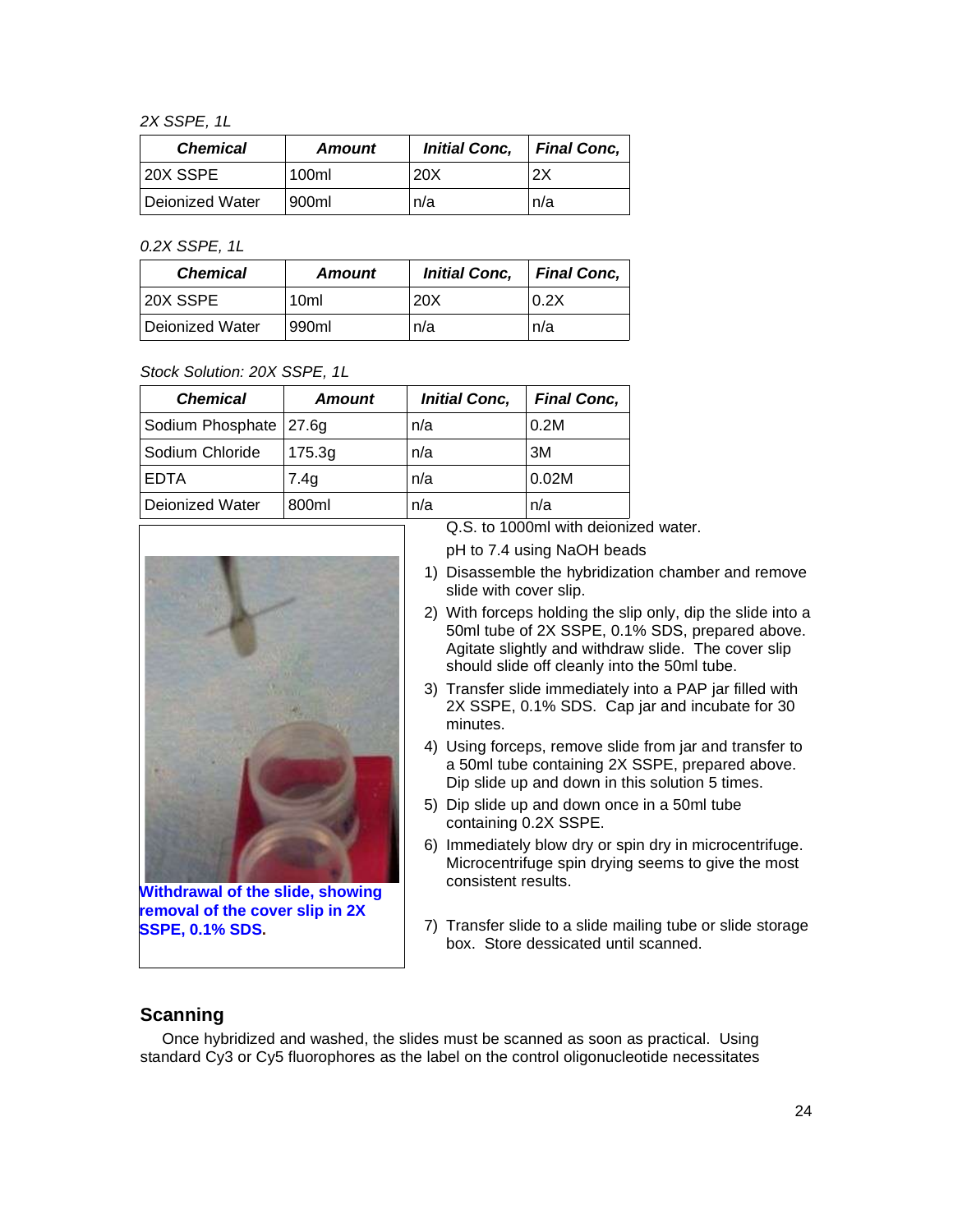

scanning within a day or so for best results. With Bodipy dye labels, slides several months past hybridization have been scanned with excellent results. Generally, it is best to scan as soon as possible.

#### **Materials:**

Previously synthesized, hybridized, and washed microarray slides

Fluorescent slide scanner equipped with appropriate filter sets for dye label used

#### **Method:**

- 1) Remove slide from storage and load into scanner, ensuring correct orientation (array side up, consistent left-to-right scan direction).
- 2) Scan slide according to protocol specific to the particular scanner being used. Settings described below are specific to a ScanArray 5000 instrument and may need adjusting on other brands/models. Typically when scanning with high

energy/gain settings, total saturation of the photomultiplier will lead to misleading conclusions, as it will not properly represent the variations in fluorescence intensity among array features. Using low energy/gain settings will likewise give a misleading perception of synthesis efficiency if the spots are too dim. An empirical balance of settings is most useful to examine the midrange of a typical synthesized array. Scanning speed and resolution are less important for a purely qualitative QC analysis, and can be adjusted to produce rapid results. Generally, we scan the slides at 10 micron resolution, using 100% scanner speed and 85% laser energy and photomultiplier gain settings.

#### **Interpretation**

Generally, a qualitative examination of the image file (usually TIFF format) is sufficient for determining the overall quality and consistency of the array. Spot morphology is important; the spots should be round, evenly spaced, and have approximately consistent relative brightness. Deviations from these criteria are indicative of substrate problems (roundness and spacing), synthesis efficiency problems (low fluorescence intensity), or bulk reagent delivery problems (inconsistent levels of fluorescence intensity). Troubleshooting based on this data becomes increasingly easier with experience in producing and hybridizing microarrays on the POSaM system.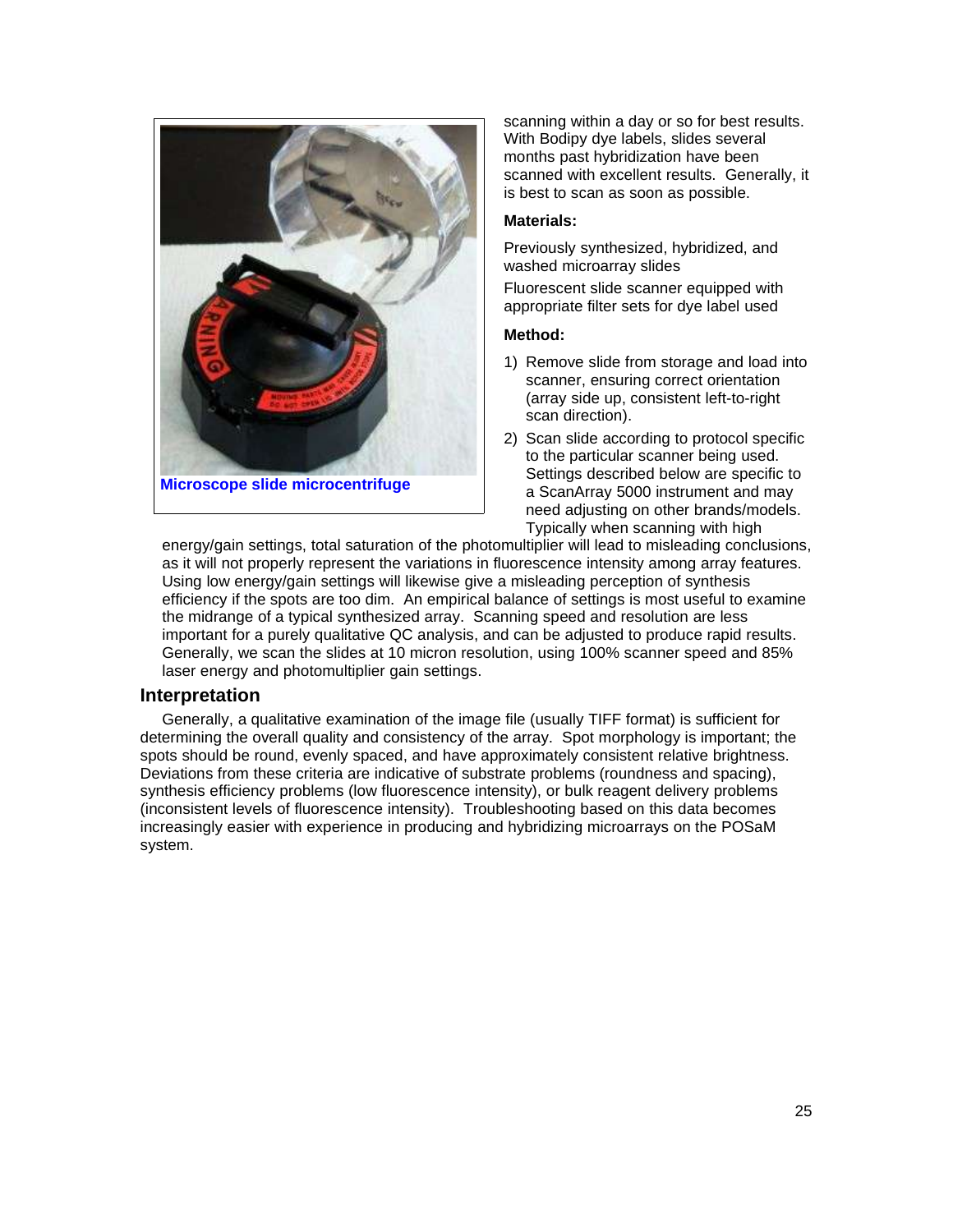

# **Maintenance and Troubleshooting Clearing Clogged Inkjet Pumps**

Occasionally, a few nozzles or groups of nozzles will remain clogged even after repeated priming of the phosphoramidites and tetrazole, as described above. When this happens, a vigorous flushing out of the reagent with pure solvent, followed by an overnight soak, usually redissolve the precipitated material clogging the nozzles. If the nozzles do not clear out after several cycles of flushing and soaking, it is

likely that a solid particulate has clogged those nozzles, and a new print head should be installed as per the protocol outlined below.

# **Cleaning the Phosphoramidite and Tetrazole Supply Vials**

Cleaning of vials and replacement of the septa are not routinely performed, and are generally necessary only when performance is degraded or when the septa have become chewed up by the syringe punctures from multiple repeated loadings of reagent. In practice, a monthly cleaning and septa replacement should be sufficient to maintain optimal performance. These procedures may become more frequent as a particular inkjet head reaches the end of its useful lifetime (see Changing the Inkjet Head, below).

#### **Materials:**

Kimwipes

Replacement 12mm Teflon-backed silicone septa (Pierce cat # 12712)

Nitrogen or Argon cylinder equipped with a blow gun

Dedicated gas syringe

Pure solvent prepared previously

| <b>Chemical</b>                         | <b>Supplier</b> | Cat #  | <b>Supplied</b> | <b>Abbreviations</b> |
|-----------------------------------------|-----------------|--------|-----------------|----------------------|
| Acetone, HPLC-grade   Fisher Scientific |                 | A949-4 | 4L bottle       | l Acetone⊹           |

- 1) Unscrew supply vials from the septa caps. Remove vials from holder bracket.
- 2) Thoroughly rinse each vial with acetone several times. If particulate is noticed inside the vial, wipe it clean with an acetone-saturated Kimwipe.
- 3) Blow out the vials with dry gas using the blowgun.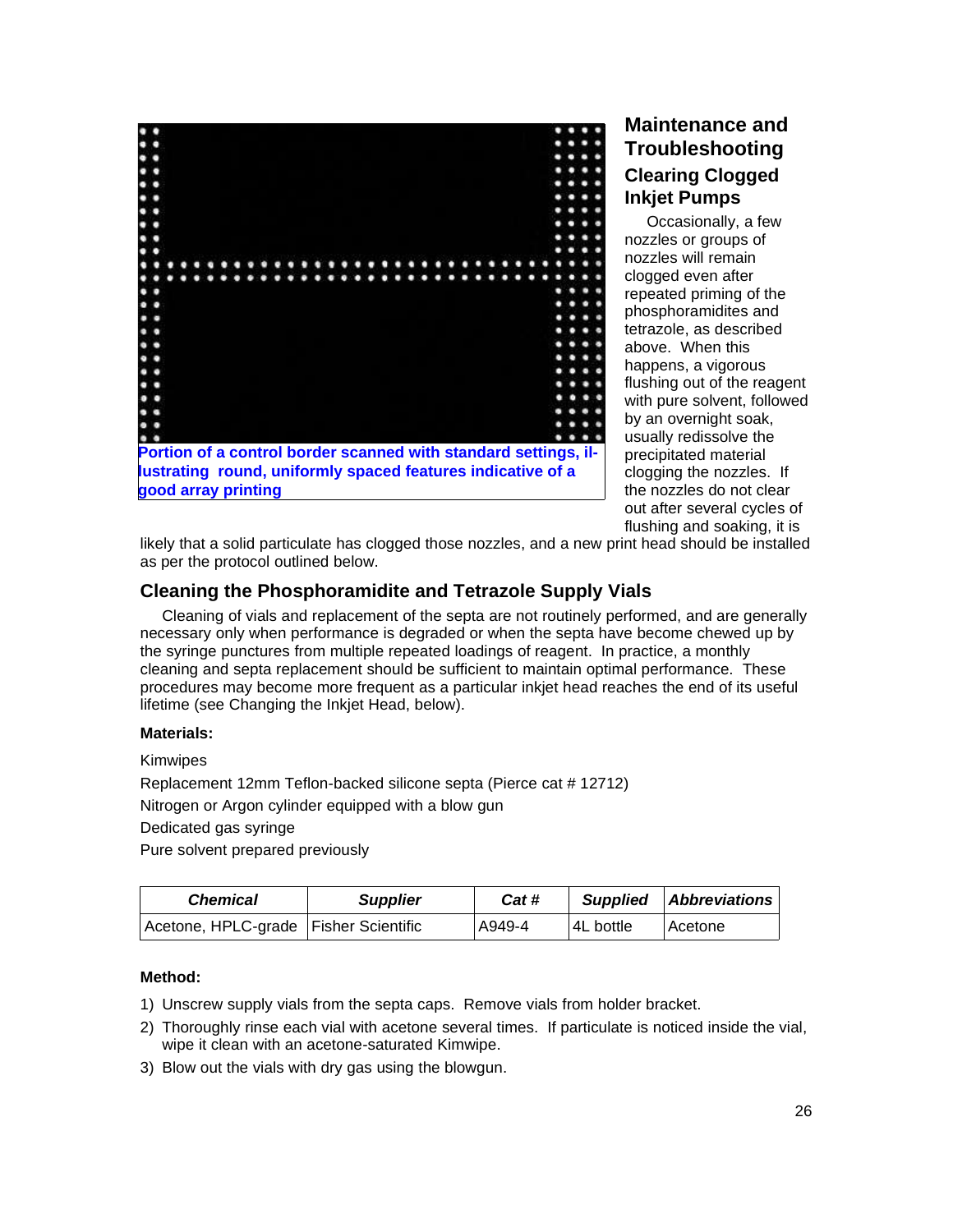- 4) Allow to dry upside down on a Kimwipe or other low-lint absorbent surface.
- 5) Remove septa and caps from the supply needle extending down into the vials.
- 6) Replace old used septa with new septa.
- 7) Reassemble the dried, cleaned supply vials on the holder bracket with the new caps and septa.
- 8) Gently push the supply needle down into each vial through the septum, making sure it extends all the way to the bottom of the vial.
- 9) Flush each vial with 10ml of dry gas using the dedicated gas syringe.
- 10)Fill each vial with solvent using the dedicated solvent syringe, and prime the supply lines and inkjet head as described above.
- 11)Let stand 30 minutes before evacuating the solvent and loading fresh phosphoramidites and tetrazole as described above.

# **Changing the Inkjet Head**

Eventually, a given inkjet head will accumulate failed nozzles that cannot be remediated, and will need to be retired from service. In our experience, a quarterly change in print head is a useful preventative maintenance step, and will reduce headaches in trying to squeeze lifetime out of a troubled print head. An unidentified blue packing material inside the inkjet head fluidics must be removed, and the new head installed and aligned on the instrument.

#### **Materials:**

Glass fiber syringe filter, 0.45 micron filtration

5ml syringe

Q-tips or Kimwipes

6x 1inch long pieces of Pharmed small diameter tubing

1x 6inch long pieces of Pharmed small diameter tubing.

Epson Inkjet head replacement

| <b>Chemical</b>                         | <b>Supplier</b> | Cat #  | <b>Supplied</b> | <b>Abbreviations</b> |
|-----------------------------------------|-----------------|--------|-----------------|----------------------|
| Acetone, HPLC-grade   Fisher Scientific |                 | A949-4 | 4L bottle       | Acetone              |



**Top view of inkjet head holder assembly, illustrating screw and locking bar**

- 1) Remove old inkjet head from the arrayer by carefully removing the locking screw and removing the pivoting lock bar holding the head in place.
- 2) Remove the inkjet head from the holder.
- 3) Gently remove the ribbon cables from the circuit board on the back of the inkjet head.
- 4) Remove the new inkjet head from its packaging.
- 5) Using a Kimwipe or Q-tip saturated with acetone, carefully clean the blue packing material off of the plastic input nipples.
- 6) Connect the 5ml syringe to the glass fiber filter, and attach the 6-inch piece of Pharmed tubing to the male Luer fitting on the syringe filter.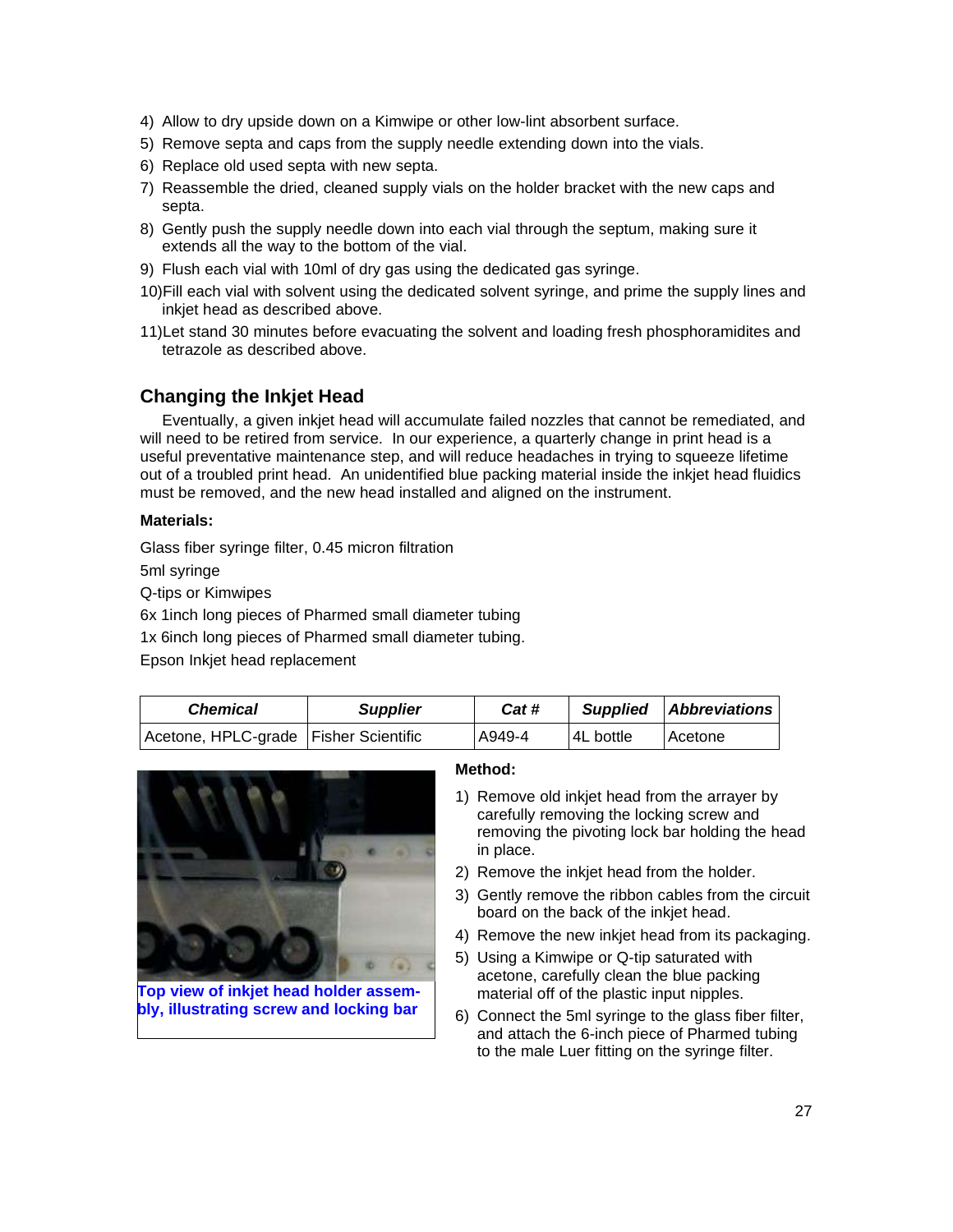

**Syringe, filter, and tubing used for flushing out packing material prior to installation of the new inkjet head on the POSaM instrument.**



**Connection of ribbon cables to the circuit board on the backside of the inkjet head prior to installation**

- 7) Connect the other end of the Pharmed tubing to the first plastic input nipple on the inkjet head and gently flush out the blue packing material. Continue flushing until the acetone is no longer blue when exiting the nozzles. Be sure not to apply too much pressure.
- 8) Repeat steps 5-6 for all remaining input nipples.
- 9) Label cleaned inkjet head with date of installation.
- 10)Gently attach the ribbon cables to the circuit board on the back of the new inkjet head.
- 11)Install head into the arrayer bracket by reversing the steps taken to remove the old head, from steps 1-2 above.
- 12)Once head is re-installed, load the supply vials with solvent and flush the inkjet head out with solvent as described above.
- 13)Let solvent stand in the fluid lines and inkjet head for 1 hour.
- 14)Flush solvent out and repeat steps 11-12 once more.
- 15)Inkjet head should now be ready for reagent loading and printing as per standard procedures.

# **Future Improvements**

Improvements to the machine can be made in the categories of synthesis speed, coupling efficiency, and droplet detection. The two slowest steps in the synthesis process are printing and reagent removal. The linear printing is speed is limited by the piezo-pulse triggering method to 1.27 cm/s. A redesign of this method to use fewer trigger signals to direct more ink jetting could increase this speed at least four fold. The reagents are currently removed from the slides by an inert gas stream. Increasing the size of the stream or replacing it with a different mechanism should be investigated. The coupling efficiency of the synthesis process has not yet been determined, but the large volume of the system enclosure guarantees that the atmosphere within is not kept as dry as the reaction vessel of a conventional synthesizer. When acetonitrile is used as the solvent, 200 ppm water will reduce coupling efficiency 50% (Brown and Brown, 1991). Enclosing the working area just above the microarray slides with the smallest possible volume would greatly improve the purity during the coupling step. While the droplet detection system, combined with double printing, greatly reduces the occurrence of faulty sequences, it does not completely eliminate them. A machine vision system is being integrated with printing to flag nozzle failures when they occur. If corrective action is taken, the redundant printing step could be removed. Speed, as well as quality will improve.